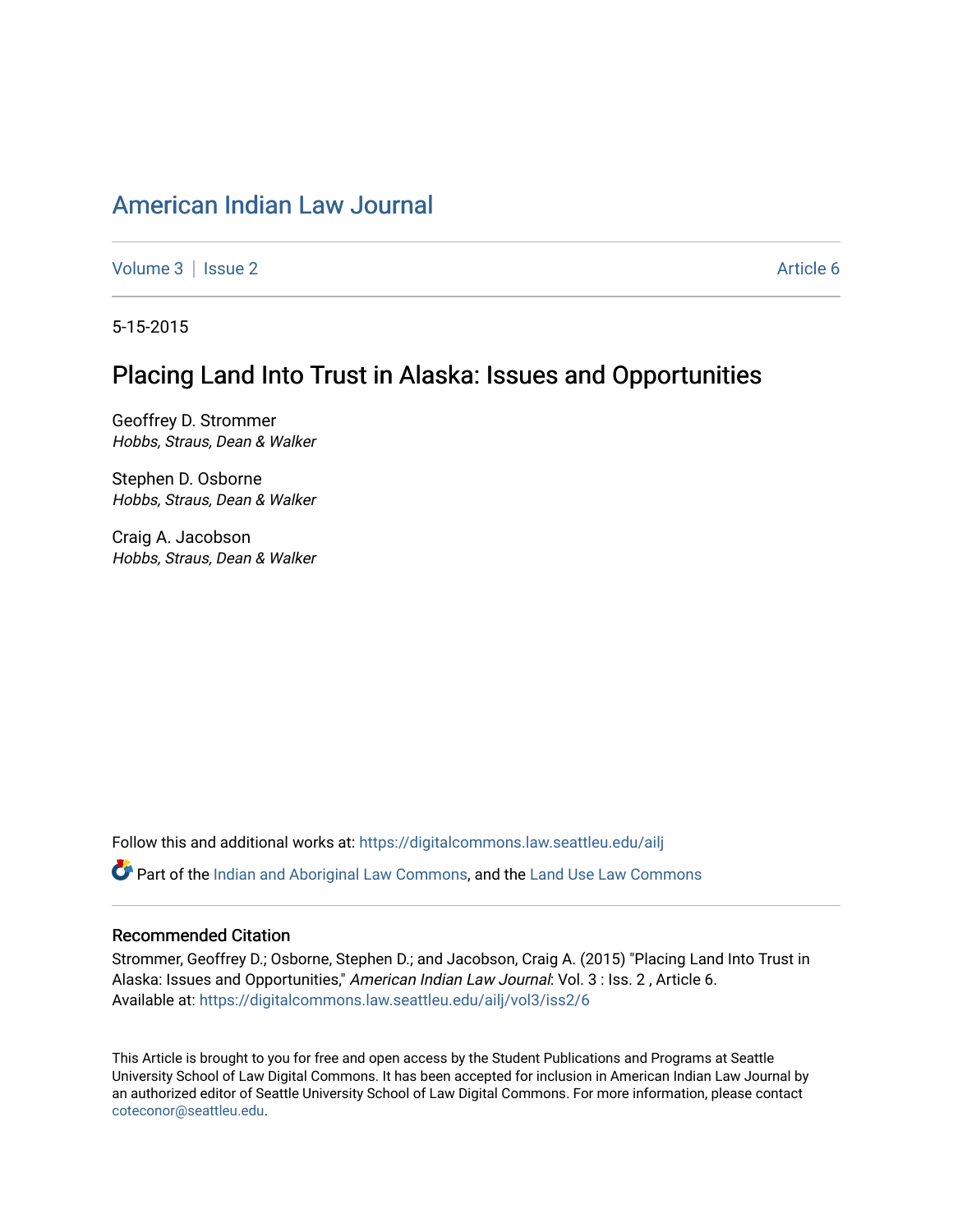# Placing Land Into Trust in Alaska: Issues and Opportunities

#### Cover Page Footnote

Mr. Strommer is a partner at Hobbs, Straus, Dean & Walker, LLP, a national law firm that has specialized for over thirty years in representing tribes and tribal organizations throughout the United States. Mr. Osborne and Mr. Jacobson are also both partners at Hobbs, Straus' Portland, Oregon office. This article reflects the views of the authors only.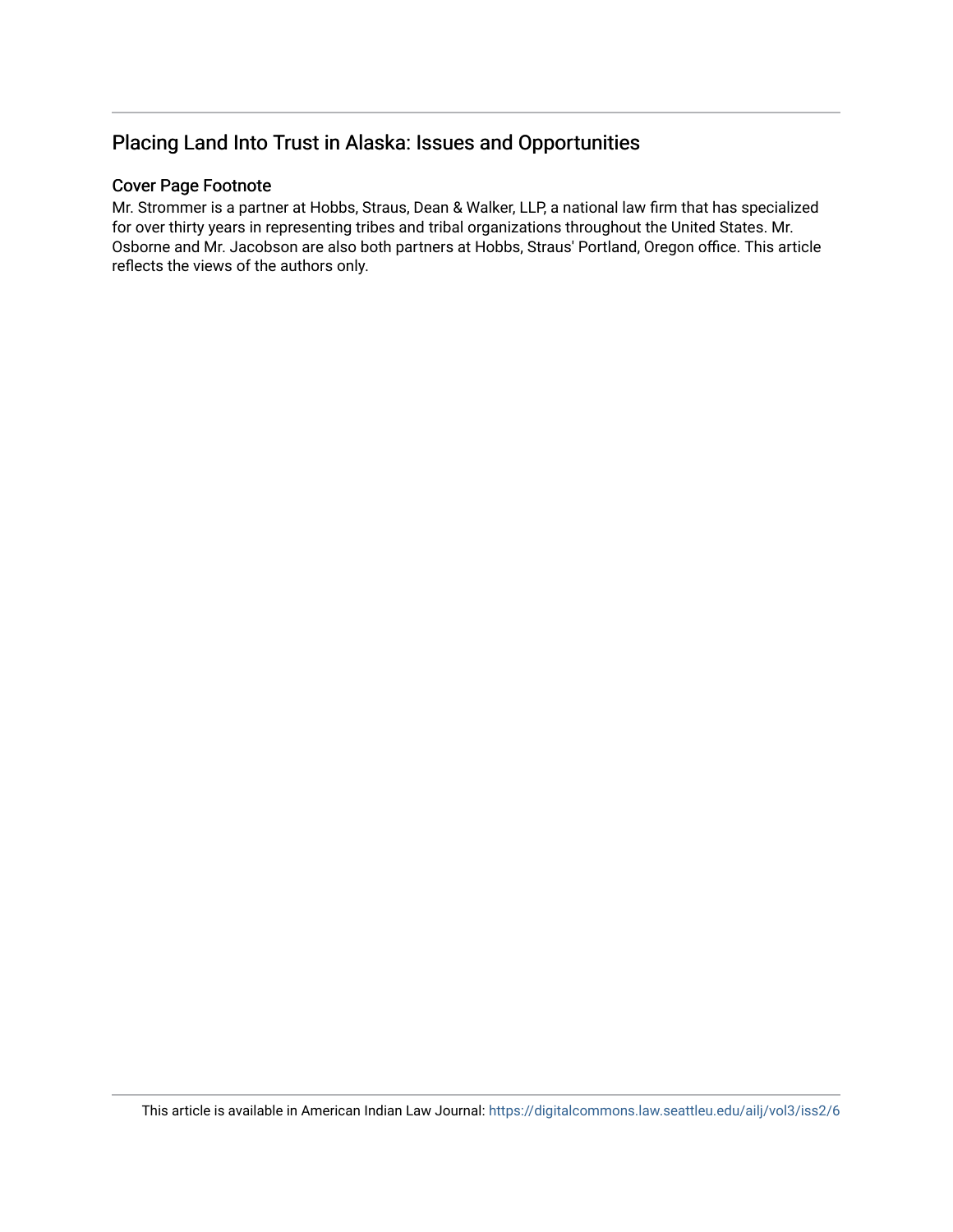## **PLACING LAND INTO TRUST IN ALASKA: ISSUES ANDOPPORTUNITIES**

GEOFFREY D. STROMMER, STEPHEN D. OSBORNE, CRAIG A. JACOBSON\*

#### **I. INTRODUCTION**

Federal law authorizes the Secretary of the Interior to acquire lands in trust "for the purpose of providing land for Indians."<sup>1</sup> This authority helps tribes in many ways; for example, by facilitating tribal land restoration and economic development, insulating tribes from state and local jurisdiction and taxation, and protecting land with historical and cultural significance. However, the fee-to-trust regulations found in 25 C.F.R. Part 151 have excluded Alaska tribes (except for the Metlakatla Indian Community) from this process for decades.<sup>2</sup> In 2013, a Federal court struck down the "Alaska exception," holding that it discriminated against Alaska tribes. $3$  The court subsequently determined that the appropriate remedy was for the Department of the Interior (hereafter "Department," "Interior," or "DOI") to simply strike the offending language and make available the trust application process to Alaska tribes just like tribes in the lower 48 states.<sup>4</sup>

On December 23, 2014, the Department implemented this remedy when it published the Federal Register Final Rule that omitted the "Alaska exception" from the Land-into-Trust regulations in 25 C.F.R. Part  $151<sup>5</sup>$  On June 8, 2014, as part of the rulemaking process, the Department had held a tribal consultation in Anchorage, Alaska where 106 written comments were submitted. Tribal governments overwhelmingly supported the proposed rule. The State of Alaska nevertheless opposed it, along with others. Some Alaska Native corporations expressed deep reservations about how the rule would be implemented in the context of the unique land ownership regime imposed by the Alaska Native Claims Settlement Act (ANCSA).

In the *Akiachak* case, the court later issued a stay preventing the Department from issuing any decisions on Alaska land-into-trust applications pending the outcome

<sup>\*</sup> Mr. Strommer is a partner at Hobbs, Straus, Dean & Walker, LLP, a national law firm that has specialized for over thirty years in representing tribes and tribal organizations throughout the United States. Mr. Osborne and Mr. Jacobson are also both partners at Hobbs, Straus' Portland, Oregon office. This article reflects the views of the authors only.

<sup>1</sup>This program was a key element of the Indian Reorganization Act of 1934. *See* 25 U.S.C. § 465 (§ 473(a) for Alaska tribes) and Bureau of Indian Affairs (BIA) regulations at 25 C.F.R. Part 151.

 $2$  Dep't of the Interior, Land Acquisitions in the State of Alaska, 79 Fed. Reg. 24648 (May 1, 2014) at 24649 (describing, in notice of proposed rulemaking, history of Alaska exception).

Akiachak Native Cmty. v. Salazar, 935 F. Supp. 2d 195, 197 (D.D.C. 2013).

Akiachak Native Cmty. v. Salach, 2013 WL 5428741 (D.D.C. 2013).

 $5$  Dep't of the Interior, Land Acquisitions in the State of Alaska, 79 Fed. Reg. 76888 (Dec. 23, 2014) (hereinafter, "Final Rule").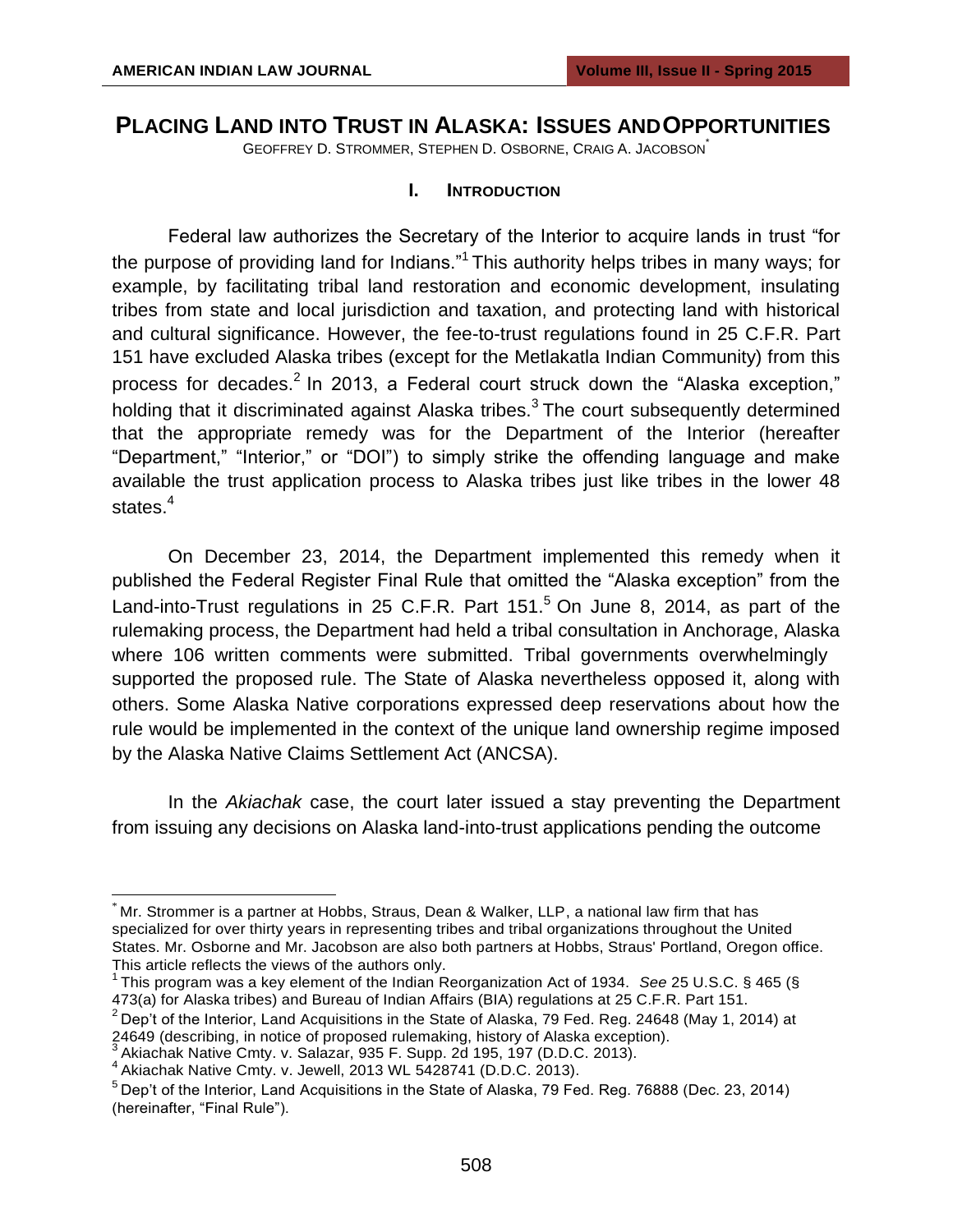of the State of Alaska's appeal in the Ninth Circuit.<sup>6</sup> Assuming the decision is upheld on appeal, Alaska tribes will be able to apply to place land into trust. This prospect opens up opportunities for Alaska tribes to expand tribal jurisdiction and potentially expand economic development. It also raises questions about how the application criteria in Part 151 will be applied in the context of the unique history and status of Alaska tribal lands. In this article, we first present a preliminary and partial discussion of some of these issues and opportunities. Part II lays out a brief history of Alaska Native land tenure for context. Part III discusses why placing land-into-trust in Alaska is important. Part IV provides a description of the current process and a checklist for Land-into-Trust applications. Part V then discusses the Alaska-specific issues that may arise when the current process and checklist are utilized for Alaska applications. While many questions still need to be addressed and resolved, the inclusion of Alaska tribes in the regulatory land-to-trust process represents a historic opportunity to strengthen Alaska tribal sovereignty.

## **II. BACKGROUND ON ALASKA NATIVE LANDS AND LAND TENURE**

The potential significance of the Final Rule cannot be fully appreciated without a brief look at the history of Alaska Native land tenure, ANCSA, and the Supreme Court's decision in *Venetie*.<sup>7</sup> Currently, Alaska tribes generally (aside from the Metlakatla Indian Community) remain "sovereigns without territorial reach." <sup>8</sup>That is, without the territorial jurisdiction required to carry out ordinary governmental functions such as protecting public safety and regulating environmental and other activities. To the extent that trust acquisitions in Alaska can expand tribal territorial jurisdiction, they will likewise expand Alaska tribes' ability to exercise sovereignty and self-determination on par with other federally recognized tribes.<sup>9</sup>

## *A. Occupation Since Time Immemorial*

Alaska Natives have occupied the lands and waters now known as the State of Alaska since time immemorial, pre-dating any Russian or United States governance of the region.<sup>10</sup> Nonetheless, a complex history surrounds the 1867 Treaty of Cession,<sup>11</sup>

<sup>&</sup>lt;sup>6</sup> Akiachak Native Cmty. v. Salazar, *supra* note 3, Memorandum Opinion and Order, Document 145 (June 26, 2014).

 $^7$  Alaska v. Native Village of Venetie Tribal Government, 522 U.S. 520 (1998).

<sup>8</sup>*Id.* at 526 (quoting Alaska *ex rel.* Yukon Flats School Dist. v. Native Vill. of Venetie Tribal Gov't, 101 F.3d 1286, 1303 (9th Cir. 1996) (Fernandez, J., concurring)).

<sup>9</sup>*See* Final Rule at 76895 ("By providing a physical space where tribal governments may exercise sovereign powers to provide for their citizens, trust land can help promote tribal self-governance and selfdetermination.")

<sup>&</sup>lt;sup>10</sup> Tee-Hit-Ton Indians v. United States, 348 U.S. 272, 279 (1955) (tribal contention of occupancy to the Supreme Court).

 $11$  Treaty of March 30, 1876, 15 Stat. 539.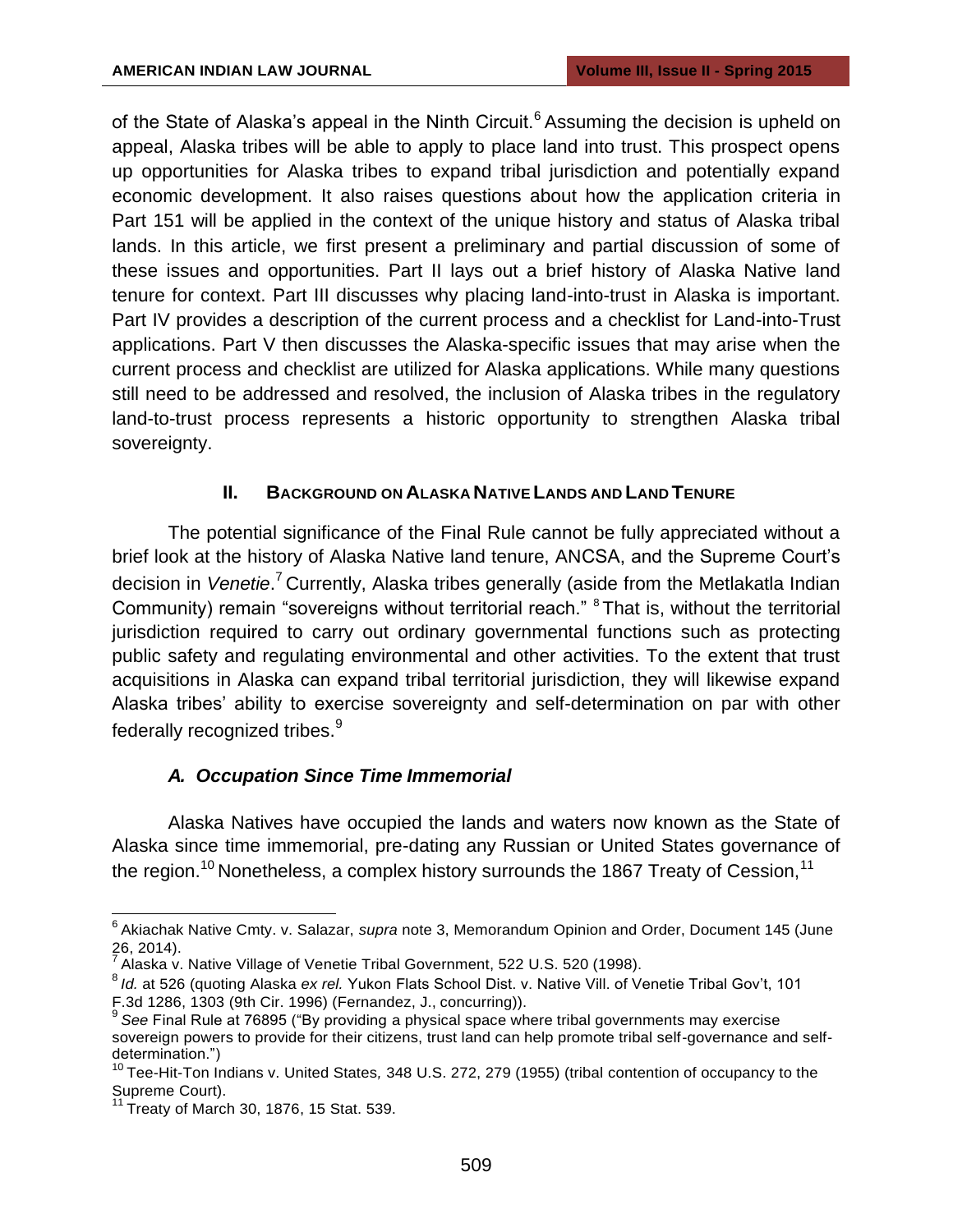wherein the United States purchased from Russia a "quit claim deed" to whatever title Russia had to Alaska. This complex history also included Treaty of Cession language that purportedly did not confer ordinary citizenship "rights" to the Alaska region's "uncivilized native tribes,"<sup>12</sup> and subjected those "uncivilized native tribes" to federal "Indian law" then in place. $13$ 

Following the United States' purchase of the Alaska region, a schizophrenic Federal land policy—made so in part by broader federal Indian policy trends and Alaska-specific factors—has continued to impact Alaska Native land tenure. In 1891, the Metlakatla Indian Community became the first statutorily created reservation in Alaska. Still in existence today, the Metlakatla reservation is now known as the Annette Island Reserve.<sup>14</sup> Following the creation of that reservation, another reservation was created in Alaska by statute: Klukwan. Many other reservations created by executive order followed, up until 1919, when Congress revoked the president's authority to create Alaska Native reserves through Executive Order.<sup>15</sup>

Following the "Reservation Era," the assimilationist policies of the Allotment Era (1887-1934) were also extended to Alaska. The Alaska Native Allotment Act of 1906  $(ANAA)^{16}$  authorized convevances of up to 160 acres of unappropriated land to eligible Natives. Although the ANAA was repealed in 1971, many allotments continue to be held in restricted status,<sup>17</sup> and the Federal government has repeatedly been held to have a fiduciary duty to administer these lands for the benefit of Natives.<sup>18</sup>

Two Acts in the 1920s and 1930s had large-scale effects on Alaska Native lands and land tenure. The Alaska Native Townsite Act (ANTA) enacted in 1926 allowed conveyance of lots to individuals in certain areas designated as townsites.<sup>19</sup> Both Natives and non-Natives were eligible for townsite lots under ANTA, which was repealed in 1976. $20$  The Natives that received townsite lots received restricted title, alienable only with approval by the Secretary.<sup>21</sup> Following the passage of the IRA in 1934, its provisions—aimed at rebuilding tribal governments—were amended and

 $^{13}$  David Case and David Voluck, ALASKA NATIVES AND AMERICAN LAWS 62-66 (3<sup>rd</sup> ed. 2012) (discussing Alaska Native aboriginal title and citizenship rights coming out of the Treaty of Cession history).

<sup>14</sup> Act of March 30, 1891, 25 Stat. 1101, 25 U.S.C.A. § 495

 $16$  Act of May 17, 1906, ch. 2469, 34 Stat. 197 (repealed 1971).

<sup>12</sup>*Id.,* at Article III.

<sup>&</sup>lt;sup>15</sup> FEDERAL FIELD COMMITTEE FOR DEVELOPMENT PLANNING IN ALASKA, Alaska Natives and the Land: Report *of the Federal Field Committee* (1968) at 443-445; *supra* note 16 at 83-86.

<sup>&</sup>lt;sup>17</sup> Indian Country includes allotments held in trust *or* in restricted fee. *See* Oklahoma Tax Comm'n v. Sac and Fox Nation, 508 U.S. 114, 115 (1993).

<sup>18</sup>*E.g.,* Aguilar v. United States, 474 F. Supp. 840 (D. Alaska 1979).

<sup>19</sup>COHEN'S HANDBOOK OF FEDERAL INDIAN LAW § 745 (2012).

<sup>20</sup> ACT OF OCT. 21, 1976, Pub. L. No. 94-579, § 703(a), 90 Stat. 2743, 2789.

<sup>&</sup>lt;sup>21</sup> *Id.* (citing authorities).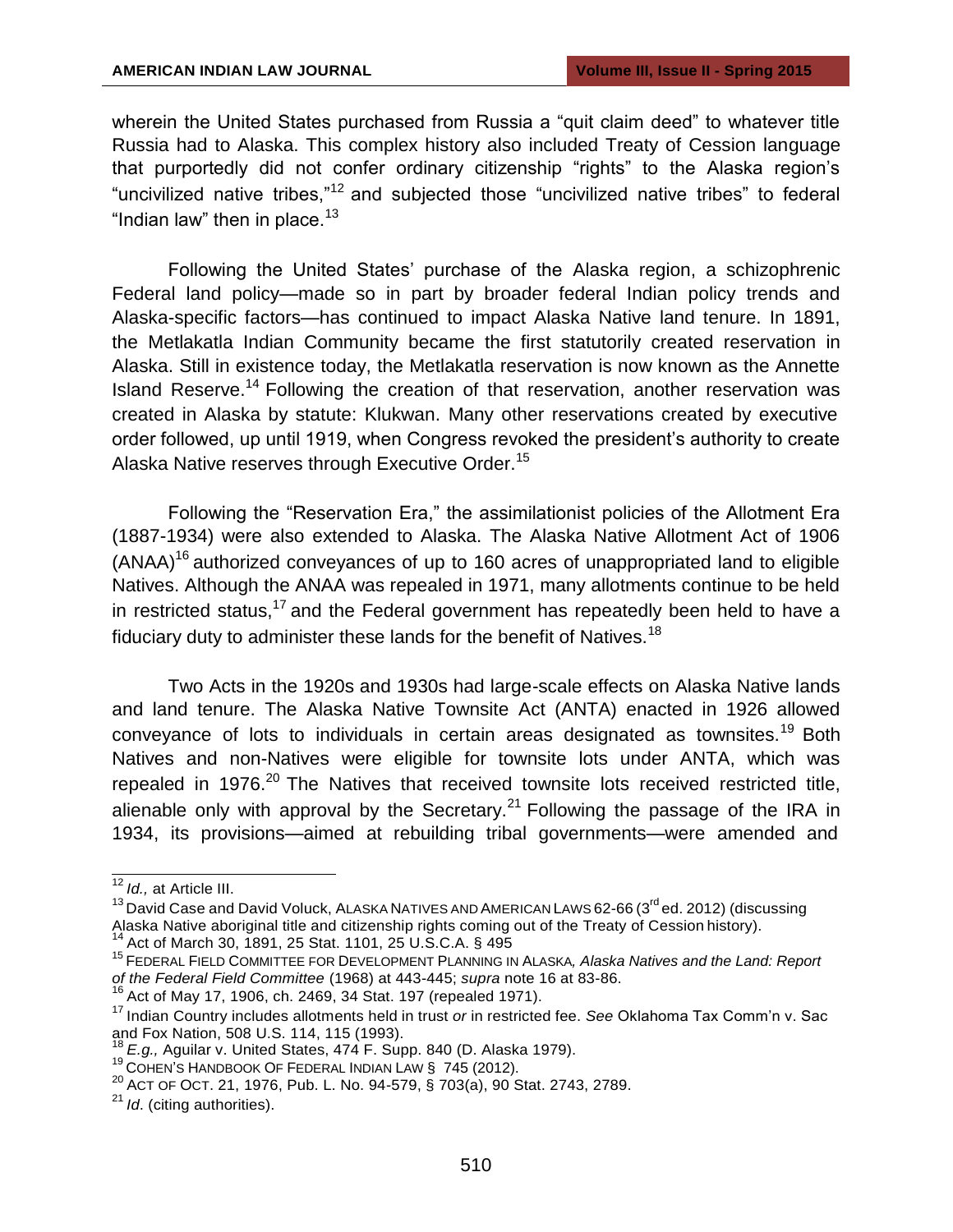extended to Alaska in 1936.<sup>22</sup> Six additional reservations of varying size and purpose were created in Alaska through the authority of the IRA.<sup>23</sup> The history and success of placement of these lands into trust for Alaska Natives was severely impacted by the Federal government's subsequent lack of willingness, and/or capacity, to carry out its fiduciary responsibilities to protect tribal resources from trespass and encroachment, including, but not limited to, tribal fishing rights. $24$ 

The pressures on Alaska Native land ownership—particularly trust land ownership—would only continue to increase with growing non-Native development in the region and coming events. The Alaska region became a state government in 1959 with passage of the Alaska Statehood Act. $25$  Section 6 of the Alaska Statehood Act purported to allow the State to "select" certain "vacant" lands, regardless of Alaska Native occupancy of the entire region since time immemorial. Discovery of major oil fields in Prudhoe Bay in 1968, and the land needed to develop those resources, would lead—along with many other factors—to the development of the Alaska Native Claims Settlement Act (ANCSA) of 1971.<sup>26</sup>

## *B. ANCSA, Venetie, and "Indian Country" in Alaska*

Congress enacted ANCSA as a "comprehensive statute designed to settle all land claims by Alaska Natives."<sup>27</sup> ANCSA revoked all but the Annette Island Reserve belonging to the Metlakatla Indian Community,  $28$  repealed the authority for new allotment applications,  $29$  and extinguished all aboriginal title ("if any") in Alaska along with any claims based on such title. $30$  In exchange, Alaska Natives would receive \$962.4 million and the rights to select 44 million acres of land.<sup>31</sup> Rather than replicate the reservation system of the lower 48, Congress directed that the vast majority of these lands go to state-chartered corporations: a village corporation for each village identified in the Act, $32$  and thirteen regional for-profit corporations.<sup>33</sup> This corporate model reflects the assimilationist policy animating ANCSA, as does the Act's declaration that the settlement be accomplished "without creating a reservation system or lengthy wardship or trusteeship, and without adding to the categories of property and institutions enjoying

 $22$  Act of May 1, 1936, 49 Stat. 1250, amending 25 U.S.C.A § 461.

<sup>23</sup>*Supra* note 14 at 106; citing Alaska Native Management Report, Volume 2, No. 9 (May 15, 1973) at 5.

<sup>24</sup>*Supra* note 14 at 97-106.

 $25$  Alaska Statehood Act, Public Law 85-508, 72 Stat, 339, Act of July 7, 1958.

<sup>26</sup> David Case & David Voluck, ALASKA NATIVES AND AMERICAN LAWS 167 (3d ed. 2012).

 $27$  Alaska v. Native Village of Venetie, 522 U.S. 520, 523 (1998).

<sup>&</sup>lt;sup>28</sup> 43 U.S.C. § 1618 (1971).

 $^{29}$  43 U.S.C. § 1617 (1971).

 $30\,43$  U.S.C. § 1603(b) & (c) (2015).

 $31$  43 U.S.C. § 1605.

<sup>32</sup>43 U.S.C. § 1607 (1971); 43 U.S.C. § 1610(b) (1971).

 $33$  43 U.S.C. § 1606(a) & (c) (1971).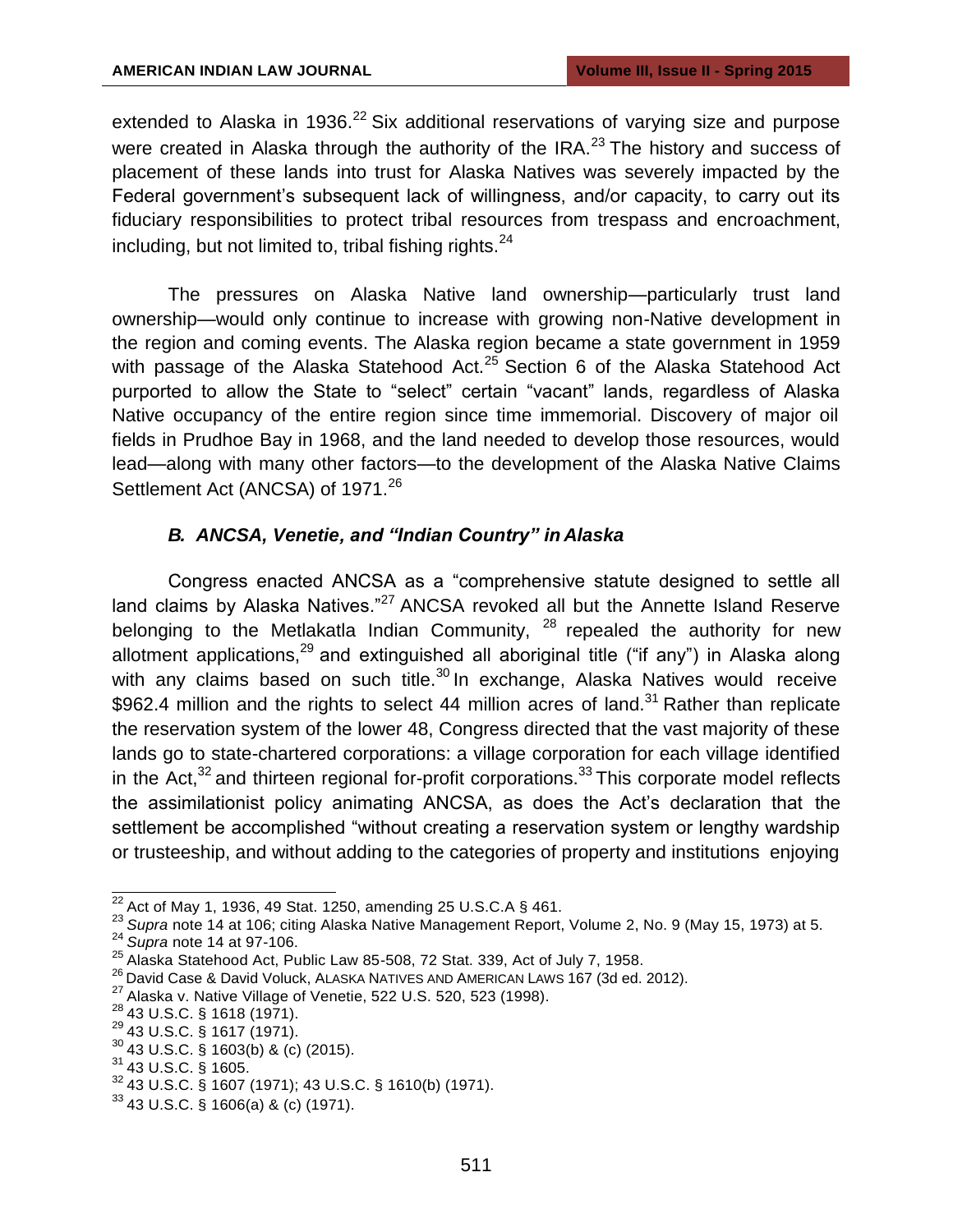special tax privileges."  $34$  This statement would inform the Department's reading of ANCSA when crafting the Alaska exception, as well as the Supreme Court's interpretation in the landmark *Venetie* decision that continues to undermine the authority of Alaska tribal governments to this day.<sup>35</sup>

The Supreme Court has recognized that "there is a significant territorial component to tribal power."<sup>36</sup> Typically, tribes exercise jurisdiction only within "Indian Country." Subject to limitations Congress has imposed, "Indian tribes within 'Indian Country'…possesses attributes of sovereignty over both their members and their territory."  $37$  Generally speaking, the Federal government and tribes have primary jurisdiction within Indian Country, while, states have primary jurisdiction outside Indian Country, unless Federal law provides otherwise.<sup>38</sup> Moreover, within Indian Country, tribes have greater authority over members and their property, including limited authority over non-members, while the state has correspondingly less authority.<sup>39</sup>

In *Venetie,* the status of ANCSA lands and the extent of Alaska tribal governmental authority, if any, over them were at issue. Federal law defines Indian Country as comprised of: (1) reservation lands; (2) "dependent Indian communities"; and (3) allotments. $40$  The Venetie Tribal Council sought to collect tax from non-tribal members doing business on Venetie tribal lands. In *Venetie*, the Supreme Court considered whether ANCSA lands conveyed to the Tribal Government by the village corporation fit within the second category of Indian Country as "dependent Indian communities." The Court found they did not. The Court found that ANCSA's purpose was to avoid a "lengthy wardship or trusteeship," and the ANCSA lands were not set aside for use by tribes, but rather by state-chartered corporations. Nor were such lands

[http://www.regulations.gov/#!docketBrowser;rpp=25;po=0;dct=PS;D=BIA-2014-0002.](http://www.regulations.gov/#!docketBrowser%3Brpp%3D25%3Bpo%3D0%3Bdct%3DPS%3BD%3DBIA-2014-0002)

Merrion v. Jicarilla Apache Tribe, 455 U.S. 130, 142 (1982).

 $^{40}$  18 U.S.C. § 1151 (1948).

 $34$  43 U.S.C. § 1601(b).

<sup>&</sup>lt;sup>35</sup> Final Rule at 76889 (describing genesis of Alaska exception in Solicitor's opinion relying on ANCSA declaration); *Venetie*, 520 U.S. at 533 (quoting § 1601(b) in support of proposition that ANCSA "ended federal superintendence" over Venetie's lands). The State of Alaska opened its comments opposing the Proposed Rule by quoting the same ANCSA policy declaration. State of Alaska, Dep't of Law, *Comments on Land Acquisitions in the State of Alaska* at 2 (July 31, 2014), *available at* 

<sup>37</sup>*Merrion*, 455 U.S. at 140 (quoting United States v. Mazurie, 419 U.S. 544, 557 (1975)).

<sup>&</sup>lt;sup>38</sup> For example, in companion cases involving application of Alaska's fish trap laws to Native communities, the United States Supreme Court held those laws inapplicable within the Annette Island Reserve but applicable to Natives in non-reservation communities. Metlakatla Indian Community v. Egan, 369 U.S. 45 (1962); Organized Village of Kake v. Egan, 369 U.S. 60 (1962).

<sup>39</sup>*See* Montana v. United States, 450 U.S. 544, 565-6 (1981) (tribes retain authority over non-Indians in Indian Country when (1) the non-Indian has entered into a consensual relationship with the tribe, or (2) the tribe is regulating conduct that threatens or directly affects "the political integrity, the economic security, or the health and welfare of the Tribe"); *see also* United States v. Lara, 541 U.S. 193 (2004) (affirming tribe's inherent authority to assert criminal jurisdiction over non-member Indians).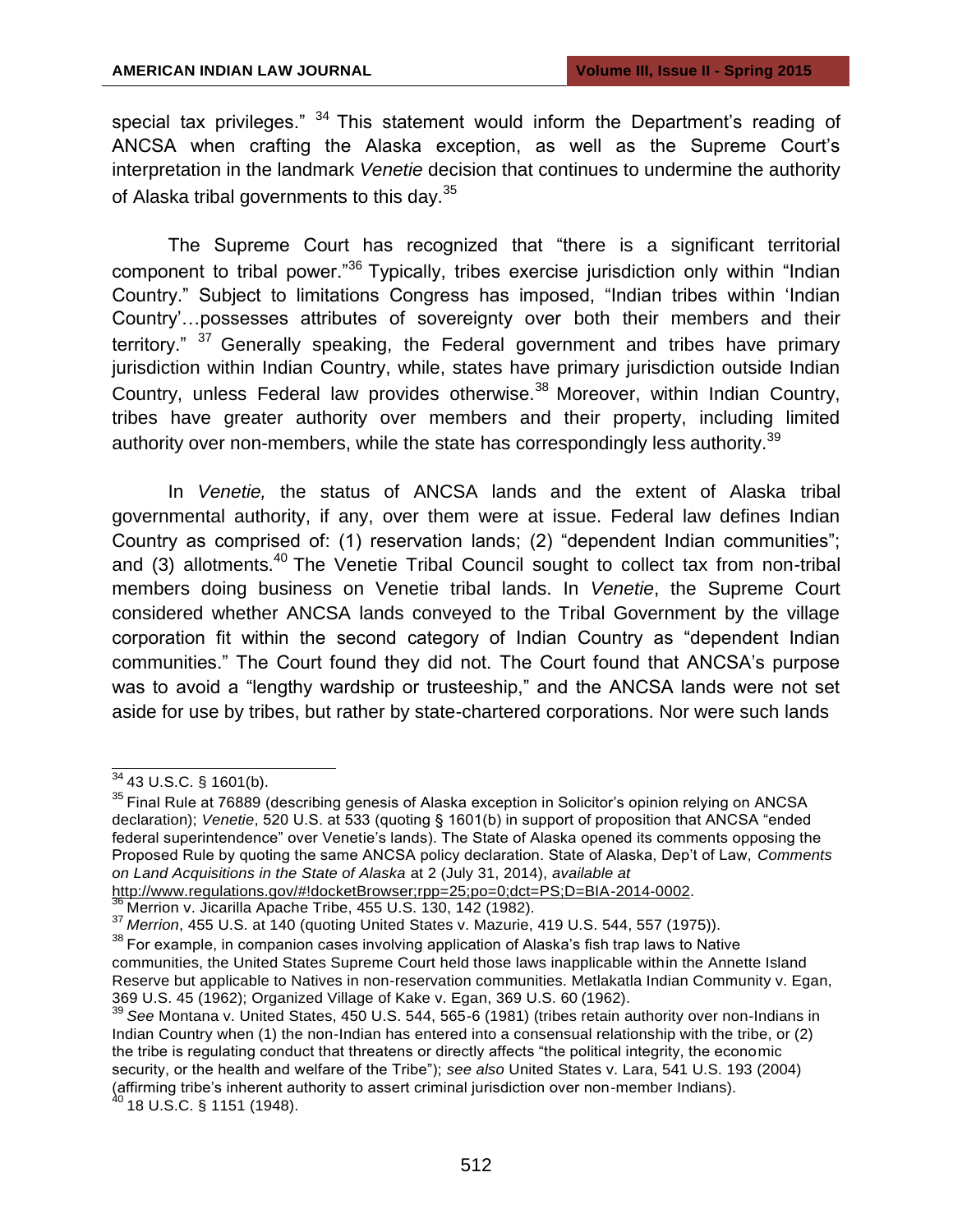subject to federal superintendence.  $41$  Thus, the Native Village of Venetie lacked jurisdiction to impose a business tax on a private contractor hired by the state to build a public school. ANCSA did not terminate tribal sovereignty, but it left Alaska tribes "sovereigns without territorial reach."<sup>42</sup> Consequently, Venetie established that the territorial jurisdiction of Alaska tribes does not extend to the 45 million acres of land affected by ANCSA—the vast majority of Native lands in Alaska—even when those lands are owned by tribal governments.

Native allotments, and possibly restricted townsites, are the only Native lands in Alaska that may still qualify as Indian Country, beside the Annette Island Reserve.<sup>43</sup> In the absence of territorial jurisdiction, tribes in Alaska may still exercise governmental powers deriving from membership-based jurisdiction. As the Alaska Supreme Court concluded in *John v. Baker*, Alaska Native villages have the inherent sovereign power to adjudicate child custody disputes between tribal members, even in the absence of Indian Country.<sup>44</sup>While member-based jurisdiction is significant, the expansion of tribal territorial jurisdiction through trust acquisitions would help tribes in Alaska assert governmental authority over tribal members and, in some cases, non-members to address public safety and other governmental responsibilities in their ancestral

 $\frac{41}{11}$  Alaska v. Native Village of Venetie, 522 U.S. 520, 533 (1998) (quoting 43 U.S.C. § 1601(b)).

<sup>42</sup>*Id*. at 526 (quoting Alaska *ex rel.* Yukon Flats School Dist. v. Native Vill. of Venetie Tribal Gov't, 101 F.3d 1286, 1303 (9th Cir. 1996) (Fernandez, J., concurring)); *see also* Alyeska Pipeline Serv. Co. v. Kluti Kaah Native Vill. of Copper Ctr., 101 F.3d 610 (9th Cir. 1996) (invalidating tribal tax on ANCSA lands held by village corporation because such lands were not Indian Country).

<sup>43</sup>*See* Geoffrey D. Strommer & Stephen D. Osborne, *"Indian Country" and the Nature and Scope of Tribal Self-Government in Alaska*, 22 ALASKA L. REV. 1, 19-21 (2005); David Case & David Voluck, ALASKA NATIVE AND AMERICAN LAWS 399 (3d ed. 2012). Interior Solicitor Thomas Sansonetti, in his important 1993 opinion on the status of Alaska Natives, concluded that Native restricted allotments are Indian Country for purposes of federal protection and jurisdiction, but nonetheless provide "little or no basis for an Alaska village claiming *territorial* jurisdiction." DOI Sol. Op. M-36975, at 129 (Jan. 11, 1993) (emphasis in original). Sansonetti similarly concluded that village-owned townsite lots would be Indian Country only if they qualified as dependent Indian communities under the Indian Country statute. *Id*. at 124. In *Venetie*, the Supreme Court held they do not.

<sup>&</sup>lt;sup>44</sup> John v. Baker, 982 P.2d 738, 748 (Alaska 1999). The father John Baker, a Northway Village member, challenged the order granting shared custody with Anita John, a member of the Mentasta Village. *Id.* at 744-5. The Supreme Court premised tribal court jurisdiction on the membership, or eligibility for membership, of the *children*, and remanded to the superior court to determine, using tribal law, the children's membership status. *Id.* at 764. If the children were members, or eligible to be members, of Northway Village, the tribal court's subject matter jurisdiction would have been proper and the state court should defer to the tribal court decision under the doctrine of comity. *Id*. at 763-65. The Alaska Supreme Court suggested tribal authority beyond membership and child custody, holding that Alaska Native villages have "non-territorial sovereignty" to resolve child custody matters as part of "the core of sovereignty – a 'tribe's inherent power to determine tribal membership, to regulate domestic relations among members, and to prescribe rules of inheritance for members.'" *Id.* at 758 (quoting Montana v. United States, 450 U.S. 544, 564 (1981)).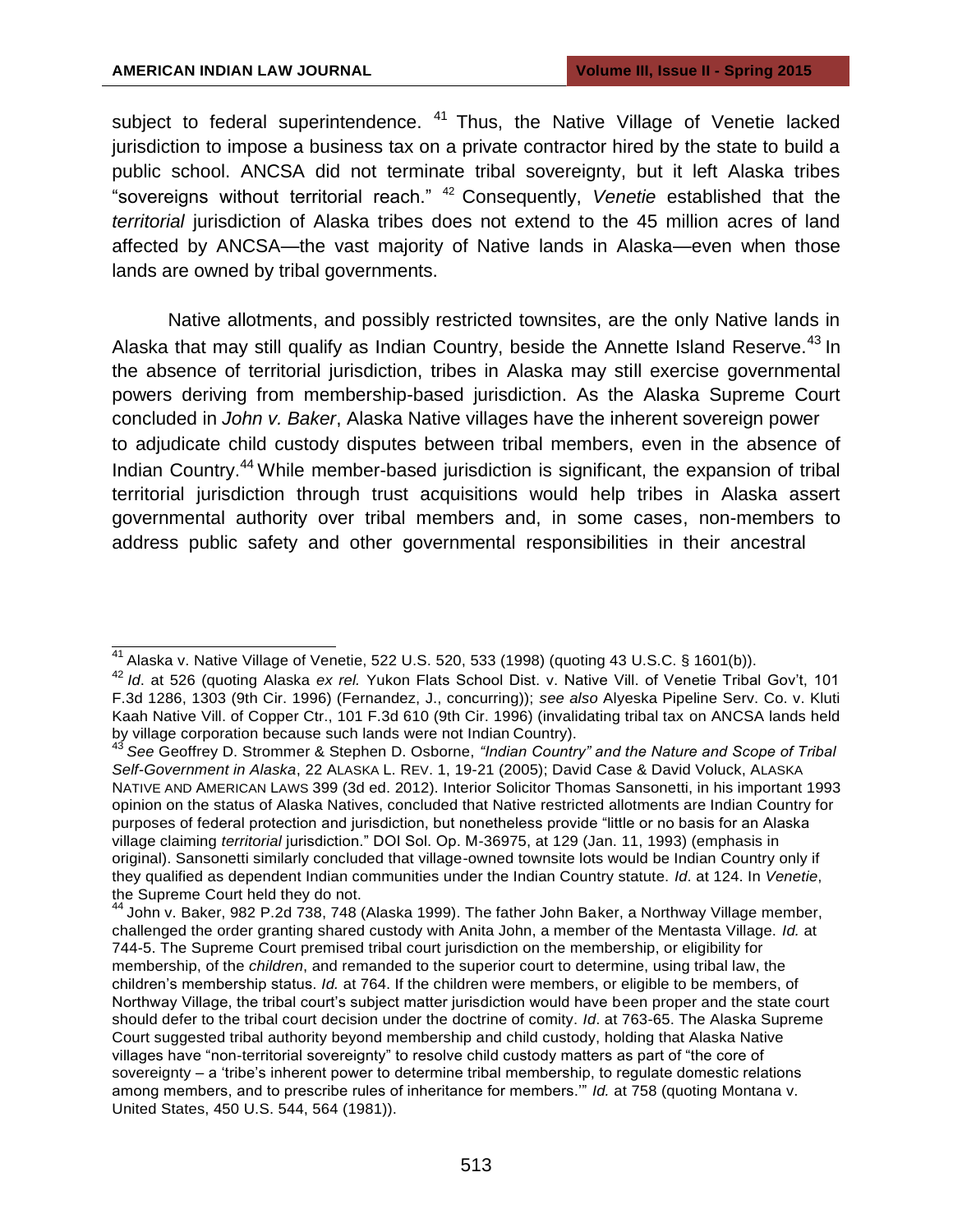territory.<sup>45</sup> For many years, however, the established regulatory trust acquisition process was not available to Alaska tribes.

## *C. The Alaska Exception and the Akiachak Case*

The Secretary's general discretionary authority to acquire land in trust for tribes derives from the Indian Reorganization Act (IRA) enacted in 1934.<sup>46</sup> Repudiating the assimilationist allotment policy that resulted in the loss of 90 million acres of Indian land since 1887, Congress enacted the IRA to revive tribal governments and restore their land bases. Section 5 of the IRA authorizes the Secretary of the Interior to acquire lands-in-trust "for the purpose of providing land for Indians."<sup>47</sup> This authority has proven critical to tribes, facilitating tribal land restoration and economic development, insulating tribes from state and local jurisdiction and taxation, and maintaining protection for land with historical and cultural significance.

In 1936, Section 5 was expressly extended to Alaska. $48$  This provision has never been repealed. Nevertheless, in 1978 the Interior Solicitor issued an opinion concluding that given Congress's stated intentions in ANCSA to avoid "trusteeship," accepting Alaska lands into trust would be an abuse of the Secretary's discretion, given Congress's stated intentions."<sup>49</sup> Two years later, the Department slipped the "Alaska exception" into the land-to-trust regulations.<sup>50</sup> As recounted in the preamble to the Final Rule, the Department has questioned the validity of the 1978 Solicitor's Opinion, and rescinded it in 2001.  $51$  Nonetheless, that same year, DOI still published proposed revisions of the Part 151 regulations that would have kept the Alaska exclusion. Those proposed rules were subsequently withdrawn, and the exclusion remains in place. $52$ 

In 2006, four Native Villages, including the Akiachak Native Community, and one individual Native brought suit against the Interior, arguing that the Alaska exclusion violates the IRA, which states that any regulation "that classifies, enhances, or diminishes the privileges and immunities available to a federally recognized Indian tribe"

<sup>45</sup>*See* Indian Law and Order Commission, *A Roadmap For Making Native America Safer: Report to the President and Congress of the United States* at 52-53 (Nov. 2013).

 $46$  25 U.S.C. § 465, et. seq.

<sup>47</sup>This program was a key element of the Indian Reorganization Act of 1934. *See* 25 U.S.C. § 465 (§ 473(a) for Alaska tribes) and Bureau of Indian Affairs (BIA) regulations at 25 C.F.R. Part 151.

<sup>48</sup>Act of May 1, 1936, Pub. L. No. 74-538, § 1, 49 Stat. 1250, *codified a*t 25 U.S.C. 473a.

 $49$  Final Rule at 76889.

<sup>50</sup>*Id*.; 45 Fed. Reg. 62034 (Sept. 18, 1980).

 $<sup>51</sup>$  Final Rule at 76889.</sup>

<sup>52</sup>*Id*.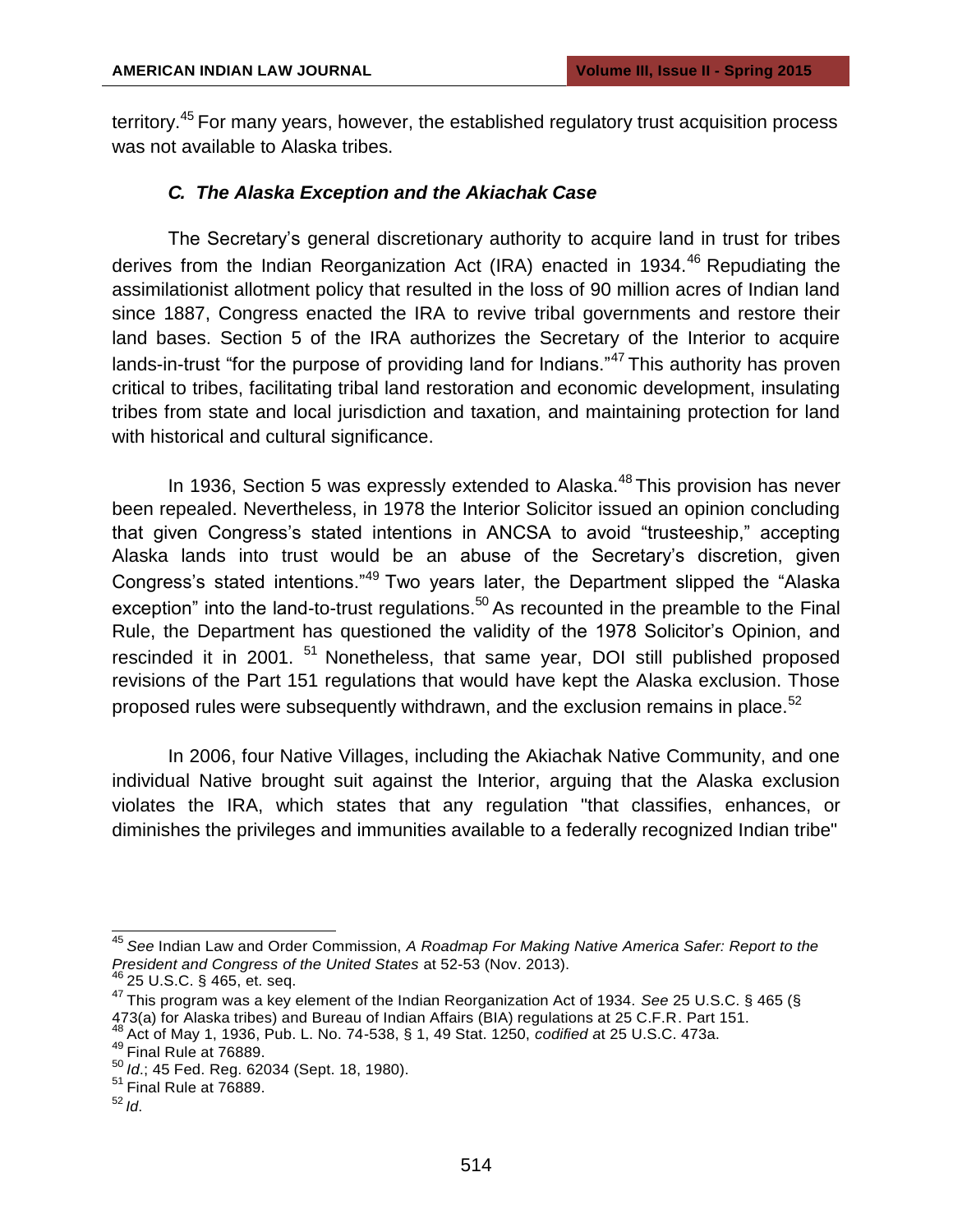relative to those of other federally recognized tribes "shall have no force or effect."<sup>53</sup>The plaintiffs argued that by excluding Alaska tribes from the administrative land-into-trust process the DOI had created an illegal classification that diminished the rights of every Alaska tribe (save Metlakatla) compared to all others in the United States.<sup>54</sup> The State of Alaska viewed *Akiachak* as a potential avenue for expanding tribal jurisdiction and correspondingly weakening the State's, so it intervened to defend the regulation.

The court in *Akiachak* agreed with the tribal plaintiffs and struck down the regulation. First, the court determined that the Secretary retained authority, under the 1936 Alaska extension of the IRA, to take land into trust for Alaska tribes. The creation of new trust property would be in "tension" with ANCSA's revocation of reservations and elimination of most trust property. But the court found creation of new trust property would not be "irreconcilable" with ANCSA, as would be required in order to hold that ANCSA implicitly repealed the 1936 statute.<sup>55</sup> While ANCSA said the settlement itself did not create a "trusteeship," ANCSA did not prohibit the creation of trusteeship in Alaska outside the settlement.<sup>56</sup> As the Department agreed in the Final Rule, "There is nothing precluding the settlement codified in ANCSA and the Department's land-intotrust authority under the IRA from coexisting in Alaska."<sup>57</sup>

Next, the court addressed whether the Alaska exclusion was legal. On this issue, the court held that the regulation, by creating a distinct classification of Alaska tribes and diminishing their rights compared to other tribes, runs afoul of 25 U.S.C. § 476(g), and therefore, "shall have no force or effect." <sup>58</sup>Following further briefing on the scope of the remedy, the court issued a second decision, holding that the Alaska exception could be severed by deleting the last sentence of 25 C.F.R. § 151.1 and leaving the remainder of the trust acquisition regulations unchanged.<sup>59</sup>

The State of Alaska appealed the district court's decision on the propriety of the Alaska exception to the United States Court of Appeals for the D.C. Circuit.<sup>60</sup> Interior did not join in the appeal. Instead, following the district court's ruling and its own internal

<sup>53</sup>Akiachak Native Community v. Salazar, 935 F. Supp. 2d 195, 197 (D.D.C. 2013); 25 U.S.C. § 476(g). The plaintiffs also claimed that the Alaska exception was "arbitrary and capricious" in violation of the Administrative Procedure Act.

<sup>54</sup>*Akiachak*, 935 F. Supp. 2d at 210.

<sup>55</sup>*Id*. at 207.

<sup>56</sup>*Id*.

 $57$  Final Rule at 76890.

<sup>58</sup>*Akiachak*, 935 F. Supp. 2d at 211 (quoting 25 U.S.C. § 476(g)).

<sup>59</sup> Akiachak Native Cmty. v. Jewell, 2013 U.S. Dist. LEXIS 141120 (D.D.C. 2013) at \*10-\*16. The tribal plaintiffs argued for a remand to DOI to draft regulations taking into account the Alaska-specific factors discussed below in section V. The State of Alaska and DOI urged the court to simply sever the Alaska exception, which the court did.

<sup>60</sup>*Id.*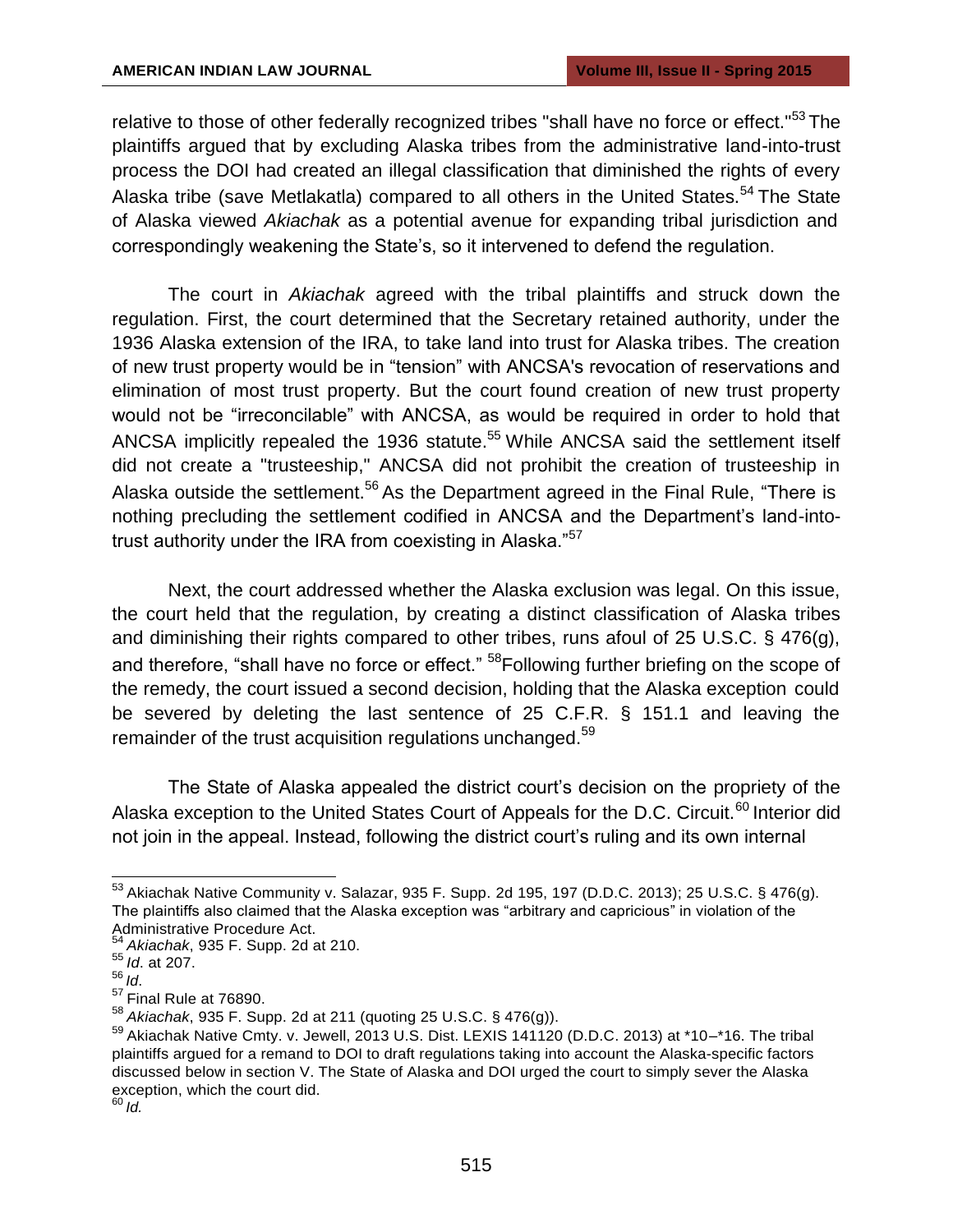review, the Department issued a notice of proposed rulemaking to remove the Alaska exception from the regulations. $61$ The State then sought, and the district court granted, an injunction prohibiting the Secretary from taking any land into trust in Alaska pending the outcome of the appeal. $62$  The court held that DOI may continue with its rulemaking, and even process applications, provided no final decisions on the applications are made.<sup>63</sup> The Department did proceed with the rulemaking, issuing a notice of proposed rulemaking on May 1, 2014.  $64$  The Department subsequently held three tribal consultation sessions and received 105 written comments.<sup>65</sup> On December 23, 2014, DOI issued the Final Rule.

Assuming that the *Akiachak* decision is upheld on appeal, the Final Rule opens the door to Alaska trust applications, providing the opportunity to develop a land base over which Alaska tribes can exercise territorial jurisdiction. Importantly, the Final Rule does not *require* the Secretary to take any land into trust in Alaska; it simply allows the Secretary to do so, at her discretion, based on the criteria set forth in Part 151.<sup>66</sup> Therefore tribes need to understand those criteria and the components of a successful land-to-trust application, which we discuss in section IV below. First we address some of the reasons Alaska tribes may wish to have lands placed in trust.

# **III. TRIBAL RIGHTS AND JURISDICTION IN INDIAN COUNTRY—WHY PLACE LAND INTO TRUST?**

Trust lands would constitute Indian Country.<sup>67</sup> As explained above, there are several benefits for tribes who reside in "Indian Country." Generally, in Indian Country tribes have greater authority over members and their property, and some authority over non-members when they are within Indian Country, while the state has correspondingly less authority. For example, trust lands are generally beyond the reach of state and

 $\frac{61}{61}$  Dep't of the Interior, Land Acquisitions in the State of Alaska, 79 Fed. Reg. 24648 (May 1, 2014).

 $62$  Akiachak Native Cmty. v. Jewell, 995 F. Supp. 2d 7, 19 (D.D.C. 2014).

<sup>63</sup>*Id*. at 15-16.

 $64$  79 Fed. Reg. 24648 (May 1, 2014) (hereinafter "Proposed Rule") at 24649.

 $<sup>65</sup>$  Final Rule at 76890.</sup>

 $66$  Final Rule at 76889 (executive summary of rule).

<sup>67</sup>*See* Final Rule at 76893 ("The Department's position has been that land held in trust by the United States on behalf of a federally recognized Indian tribe is 'Indian Country.'"). *See also* COHEN 193 ("Notwithstanding the *Venetie* decision, off-reservation trust or restricted lands set aside for Indian use should be considered Indian Country under the dependent Indian community section of the statute. They are by definition set aside for Indian use and subject to pervasive federal control.. .") The State of Alaska, in its comments on the Proposed Rule, disputes that trust lands necessarily become Indian Country. State of Alaska, Dep't of Law, *Comments on Land Acquisitions in the State of Alaska 79 Fed. Reg.*  24,648 (proposed May 1, 2014) Amending 25 C.F.R. part 151 (July 31, 2014) (hereinafter State of Alaska Comments), *available at*[http://www.regulations.gov/#!docketBrowser;rpp=25;po=0;dct=PS;D=BIA-2014-](http://www.regulations.gov/#!docketBrowser%3Brpp%3D25%3Bpo%3D0%3Bdct%3DPS%3BD%3DBIA-2014-) 0002. The State quotes *United States v. Stands*, 105 F.3d 1565, 1572 (8th Cir. 1997): "For jurisdictional purposes, tribal trust land beyond the boundaries of a reservation is ordinarily not Indian Country." But as explained in COHEN 193 n.426, this statement is dictum and conflicts with U.S. Supreme Court precedent.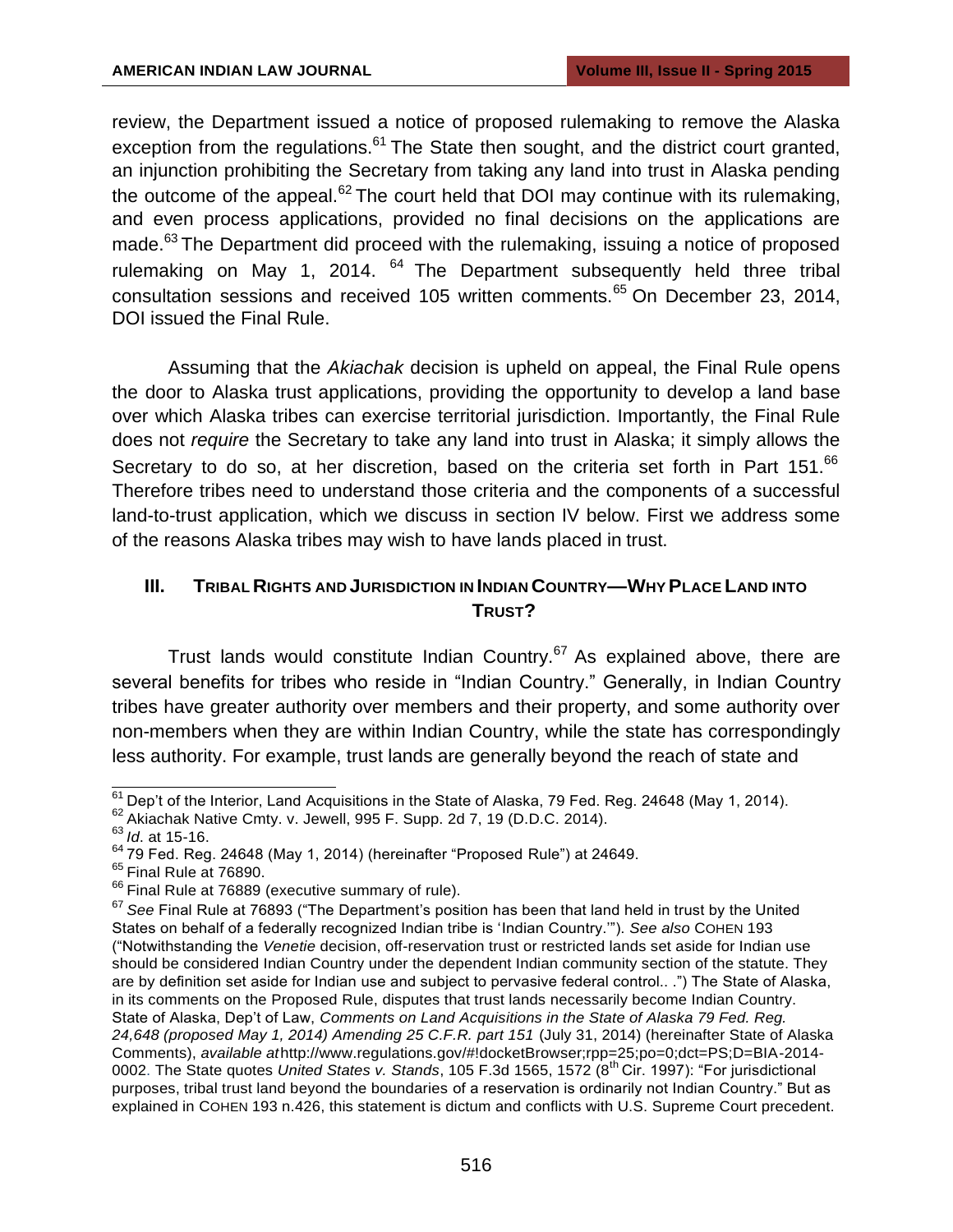local laws, including taxing authority. Trust status also brings federal protections and may confer eligibility for certain federal funds.<sup>68</sup> In this section, we explore some of the benefits of trust land in more detail, often citing the comments of Alaska tribes and tribal organizations on the Proposed Rule published in May 2014, along with the Department's response to those comments in the Final Rule. The examples here do not comprise a complete or exhaustive list of the benefits of placing land into trust.<sup>69</sup>

#### *A. Taxation*

Trust lands in Alaska would not be completely insulated from state jurisdiction, but they would have significant protections in the areas of taxation and other state authority. This freedom from regulation enhances self-determination. As Chief Justice Marshall remarked long ago, "the power to tax involves the power to destroy."<sup>70</sup> As the *Akiachak* litigation illustrates, in Alaska, the State and tribes have maintained a contentious history.<sup>71</sup>

The IRA specifies that lands acquired pursuant to the Act "shall be taken in the name of the United States in trust for the Indian tribe or individual Indian for which the land is acquired, and such lands or rights *shall be exempt from State and local*  taxation."<sup>72</sup> Several tribes pointed to this benefit in voicing their support for the Proposed Rule. For example, the Native Village of Perryville stated that taxation by the Lake & Peninsula Borough hinders the Village's ability "to exercise its governmental functions and responsibilities in a number of ways." $73$  Even the State of Alaska conceded that trust lands would not be subject to taxation by the State or any of its political subdivisions: "Trust land alone, even if not considered Indian Country, will preempt state and local tax laws."<sup>74</sup>

On the positive side, tribes possess their own taxation authority, an inherent part of their sovereignty, so the potential impacts of trust land in Alaska need to be

<sup>68</sup>*See, e.g.*, EPA Region 10 Regional Tribal Operations Committee, Comments on Potential Rule Removing Prohibition on Taking Land into Trust in Alaska, ("Allowing lands to be taken into trust will greatly expand funding available from EPA. . . ."), *available at* 

[http://www.regulations.gov/#!docketBrowser;rpp=25;po=0;dct=PS;D=BIA-2014-0002.](http://www.regulations.gov/#!docketBrowser%3Brpp%3D25%3Bpo%3D0%3Bdct%3DPS%3BD%3DBIA-2014-0002)

 $69$  For a good summary of the potential benefits and drawbacks of trust land based on comments received during the rulemaking, see Final Rule at 76891-93.

 $^{70}$  McCulloch v. Maryland, 17 U.S. 316, 431 (1819).

<sup>71</sup>*See also* State of Alaska Comments. Predictably, the State opposes the Proposed Rule and decries the potential creation or expansion of Indian Country in the state.

 $72$  25 U.S.C. § 465 (emphasis added)

<sup>73</sup>Comments of the Native Village of Perryville, *available at* 

[http://www.regulations.gov/#!docketBrowser;rpp=25;po=0;dct=PS;D=BIA-2014-0002.](http://www.regulations.gov/#!docketBrowser%3Brpp%3D25%3Bpo%3D0%3Bdct%3DPS%3BD%3DBIA-2014-0002) The Native Village of Port Graham described defending itself against foreclosure actions by the Kenai Peninsula Borough for failure to pay assessed taxes. *Id*.

<sup>74</sup>State of Alaska Comments *supra* note 67 at 15.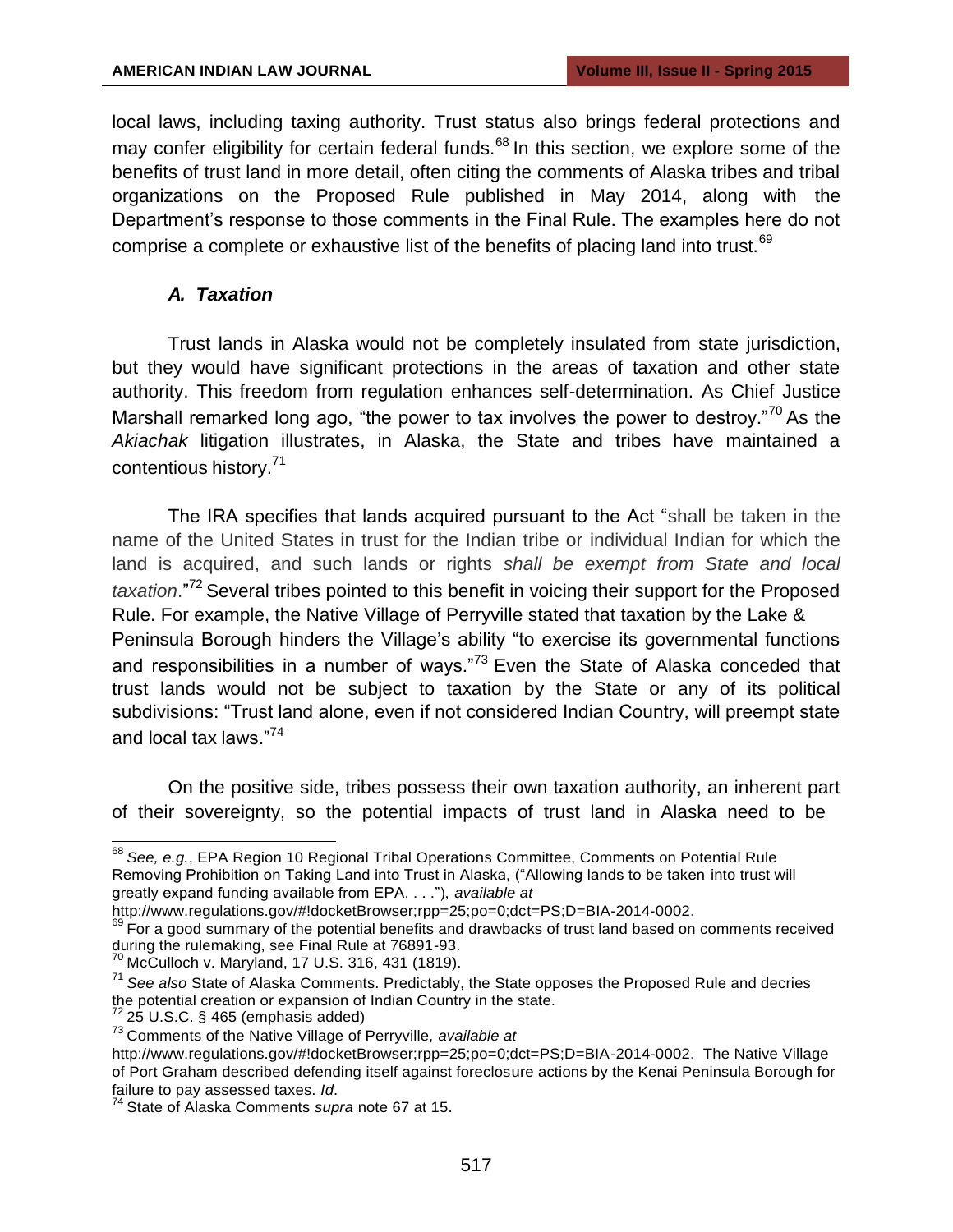understood within this context.<sup>75</sup> Within Indian Country, this authority extends to the activity and property of non-members and non-Indians.<sup>76</sup> Thus, Alaska tribes with trust lands would be able to impose a tax on parties doing business on those lands—the type of tax the Supreme Court invalidated in the *Venetie* case solely because the activity was not in Indian Country.<sup>77</sup> Several tribes pointed out the benefits of a potential tax base to provide revenue for education, health care, law enforcement, and other governmental services.<sup>78</sup>

#### *B. Land Use*

Trust lands would be free from not only taxation but other regulation by state and local authorities, such as zoning and land-use laws. For example, the Craig Tribal Association stated its current efforts to provide tribal housing and economic development "are hampered because the tribe is at the mercy of the City of Craig's zoning, land use, and land development laws."<sup>79</sup> The Tribe supported the Proposed Rule as a way to create tribal opportunities notwithstanding those restrictions. As a general rule, the State and its political subdivisions do not have zoning authority over Indian-owned lands in Indian Country, even in a P.L. 280 state such as Alaska.<sup>80</sup>

While the State of Alaska has no zoning authority, tribes can impose their own land use regulations on trust lands and other Indian Country in Alaska. Tribes have the inherent sovereign authority to regulate land use within their territory, but this authority generally does not extend to non-Indian owned fee land, even within Indian Country.<sup>81</sup> In comments on the Proposed Rule, some tribes anticipated benefits from environmental and other land use regulation,<sup>82</sup> while some ANCSA corporations and the State of Alaska feared the same regulatory authority.<sup>83</sup>

 $75$  Merrion v. Jicarilla Apache Tribe, 455 U.S. 130, 137-40 (1982).

<sup>76</sup>*Id*. at 135. *Cf.* Atkinson Trading Co. v. Shirley, 532 U.S. 645, 653 (2001) (invalidating tax on non-Indian activity on fee land within reservation, but noting that *Merrion* involved activity on trust land).

<sup>77</sup>Alaska v. Native Village of Venetie, 522 U.S. 520 (1997). *See supra* notes 28 and accompanying text in that section..

 $^{78}$  E.g., Comments of Organized Village of Kasaan; Comments of Craig Tribal Ass'n at 3.

 $79$  Comments of the Craig Tribal Association. See also Comments of Native Village of Port Graham (anticipating trust application to relieve Tribe from Borough's taxing authority and land-use restrictions).  $^{80}$  Santa Rosa Band of Indians v. King County, 532 F.2d 655 (9<sup>th</sup> Cir. 1975), *cert. denied*, 429 U.S. 1038

<sup>(1977).</sup>

<sup>81</sup>*See* Brendale v. Confederated Tribes and Bands of the Yakima Indian Nation, 492 U.S. 408 (1989) (plurality opinion holding that tribe could zone non-Indian lands only in the "closed" portion of the reservation, where the vast majority of the land was tribal-owned and few non-Indians lived).

<sup>&</sup>lt;sup>82</sup> Comments of Craig Tribal Ass'n at 2-3 (explaining that trust lands would allow Association to develop its own environmental quality standards for resource extraction projects affecting tribal land).

<sup>83</sup> Comments of Doyon at 3; Comments State of Alaska at 6-8. Alaska's Department of Natural Resources (DNR) submitted comments separate from those of the Department of Law just cited. DNR opposed the Proposed Rule on many of the same grounds, recognizing for example that "this proposed rulemaking would provide for territorial jurisdiction by tribes."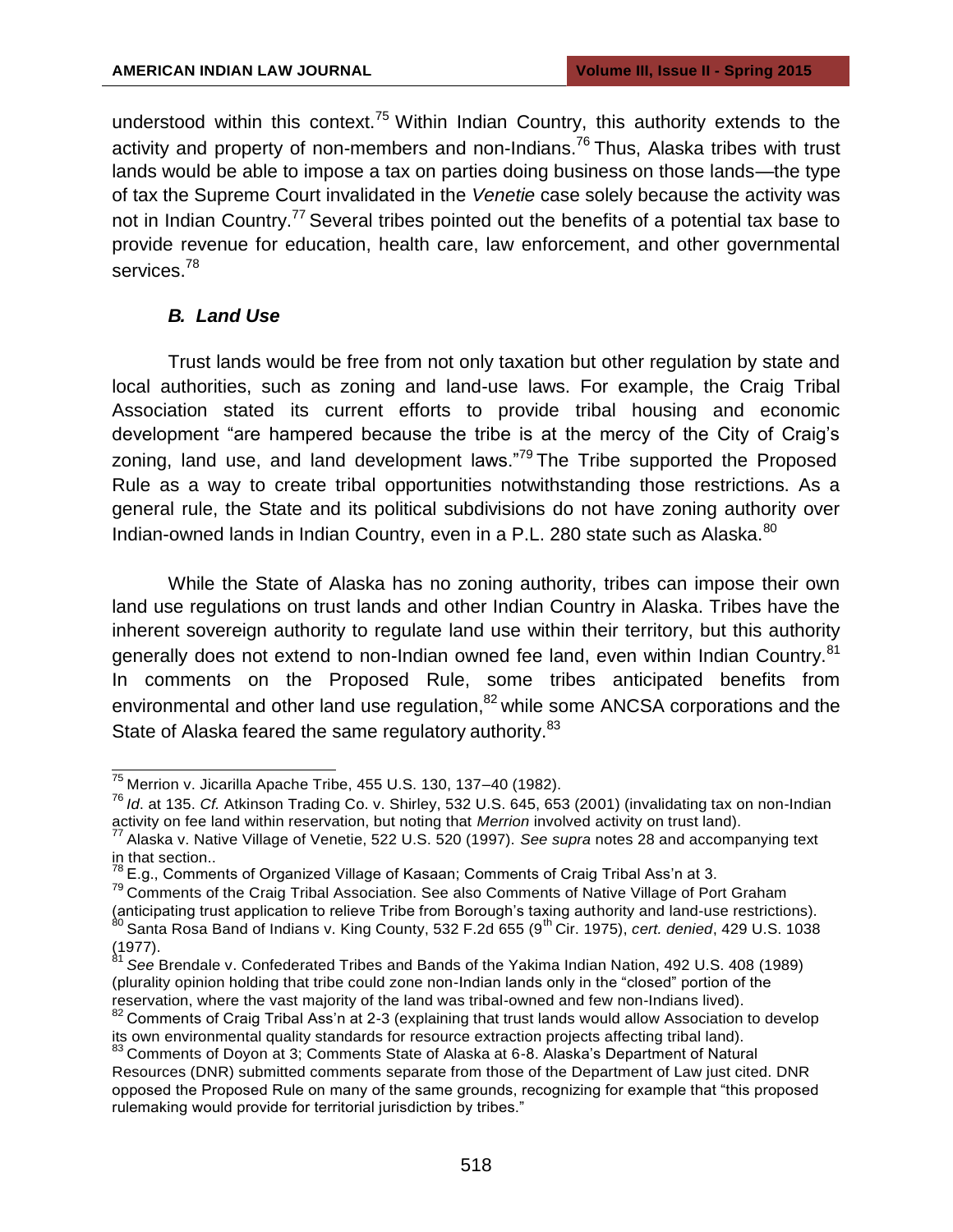Non-Native trade associations and recreational sports organizations adamantly opposed the Proposed Rule, arguing that DOI should not "create 'indian [sic] country' by bureaucratic fiat,<sup>84</sup> and worrying that villages imposing fishing and hunting regulations would upset the carefully crafted conservation regime and "inflame tensions between groups."<sup>85</sup> Both supporters and opponents of the Proposed Rule recognized its potential to expand tribal regulatory jurisdiction in Alaska.

The DOI responded to the concerns of opponents in the Final Rule by pointing out that the regulations not only allow but also require the Secretary to consider jurisdictional issues when considering a trust application.<sup>86</sup> The Department addresses such issues on a case-by-case basis during each application review.<sup>87</sup>

## *C. Gaming*

The Indian Gaming Regulatory Act (IGRA) permits tribes to conduct gaming "on Indian lands." $88$  The statute defines Indian lands as (1) land within the limits of a reservation, or (2) land over which a tribe exercises governmental power and that is held in trust or restricted status by the United States for the benefit of the tribe or an individual.<sup>89</sup> While the Annette Island Reserve clearly qualifies as "Indian lands" under IGRA, allotments and townsites may or may not constitute Indian lands under the Act.<sup>90</sup> Lands acquired in trust for a tribe would undoubtedly constitute "Indian lands" under IGRA, but the statute prohibits the conduct of gaming on lands acquired in trust after 1988 unless one of several exceptions is met. $91$  A detailed discussion of potential gaming rights is beyond the scope of this article.

 $91$  25 U.S.C. § 2719.

<sup>84</sup> Comments of Territorial Sportsmen, Inc. at 1.

<sup>85</sup> Comments of Safari Club International Alaska Chapter at 2.

<sup>86</sup>*See* 25 C.F.R. § 151.10(f); *id*. § 151.11.

 $87$  Final Rule at 76893.

<sup>88</sup>25 U.S.C. § 2701(5) (1988).

<sup>89</sup>*Id*. § 2703(4); 25 C.F.R. § 502.12.

<sup>&</sup>lt;sup>90</sup> An informal opinion of the Interior Office of the Solicitor issued before the *Venetie* case was decided questioned whether the Native Village of Akiachak exercised jurisdiction over a townsite. Letter from Scott Keep, Assistant Solicitor, to Michael Cox, General Counsel, National Indian Gaming Commission (June 2, 1995), *available at* 

[http://www.nigc.gov/LinkClick.aspx?link=NIGC+Uploads%2findianlands%2f01\\_akiachkntvecomnty.pdf&ta](http://www.nigc.gov/LinkClick.aspx?link=NIGC%2BUploads%2findianlands%2f01_akiachkntvecomnty.pdf&ta) bid=120&mid=957. The opinion stated that the question presented factual issues, and it made no decision on the matter. The National Indian Gaming Commission also ruled that the Native Village of Barrow did not have jurisdiction over a townsite allotment. Letter from Philip Hogen, Commissioner of the NIGC, to Hans Walker (Feb. 1, 1996),

[http://www.nigc.gov/LinkClick.aspx?link=NIGC+Uploads%2findianlands%2f31\\_nativevillageofbarrowappe](http://www.nigc.gov/LinkClick.aspx?link=NIGC%2BUploads%2findianlands%2f31_nativevillageofbarrowappe) al1996.pdf&tabid=120&mid=957. *See also* Letter from Michael J. Anderson, Associate Solicitor, to Michael Cox, NIGC General Counsel (Nov. 15, 1993) (Native Village of Kwalock could not game on townsites, but could game on trust lands). None of these opinions were challenged in court.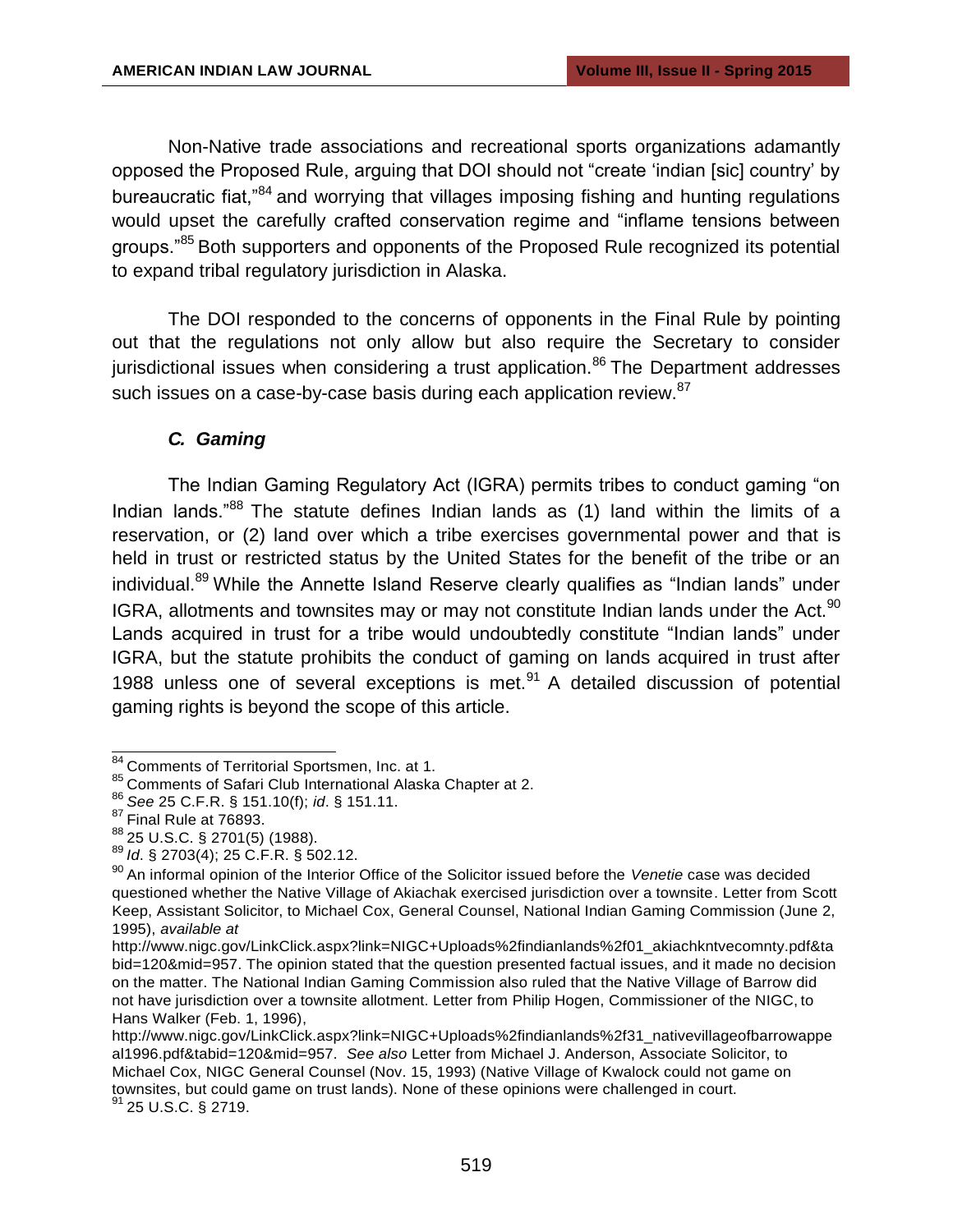## *D. Authority Over Non-Members*

In *Montana*, the Supreme Court set forth "the general proposition that the inherent sovereign powers of an Indian tribe do not extend to the activities of nonmembers of the tribe," on non-Indian fee land within a reservation.<sup>92</sup> Tribes mav regulate non-Indians on such lands only if one of two exceptions applies: (1) the non-Indian has entered a consensual relationship with the Tribe or tribal member, such as a contract having to do with the land; or (2) the non-Indian activity threatens "the political integrity, the economic security, or the health and welfare of the Tribe.<sup>"93</sup> In addition to this common law test for jurisdiction over non-Indians, some Federal statutes specifically provide for tribal jurisdiction over non-Indians. Under the Clean Water Act, for example, tribes can exercise Clean Water Act jurisdiction over non-Indians, even on non-Indian-owned fee land, where necessary to protect the health and welfare of the tribe.<sup>94</sup> The Clean Water Act authority is premised on the tribe "exercising governmental authority over a Federal Indian reservation," however, and thus would not apply in Alaska outside the Annette Island Reserve unless amended. $95$ 

## *E. Law Enforcement*

For years tribal advocates have called for establishing (or affirming) tribal territorial jurisdiction to improve public safety in remote rural villages where the tribe is typically the only governmental presence.<sup>96</sup> In November 2013, the Indian Law and Order Commission (ILOC), a bipartisan, blue-ribbon panel appointed by Congress and the Administration, issued a detailed report aimed at strengthening tribal law enforcement and justice systems.<sup>97</sup> The report dedicated an entire chapter to Alaskathe only state to warrant such extensive concern.  $98$  The ILOC recommended, among other things, that Congress overturn the *Venetie* decision and amend ANCSA to allow transferred lands to be put into trust and included within the definition of "Indian Country." <sup>99</sup> The Commission found that expanding Alaska tribal land bases would

<sup>92</sup>Montana*,* 450 v. United States,*,* 450 U.S. 544, 565 (1981).

<sup>93</sup>*Id*. at 565-66.

<sup>&</sup>lt;sup>94</sup> See Albuquerque v. Browner, 97 F.3d 415, 418-9 (10<sup>th</sup> Cir. 1996), *cert. denied*, 522 U.S. 965 (1997) (Clean Water Act jurisdiction); Arizona v. U.S. EPA, 151 F.3d 1205 (9<sup>th</sup> Cir. 1998), *as amended* 170 F.3d 870 (9<sup>th</sup> Cir. 1999) (Clean Air Act jurisdiction).

<sup>33</sup> U.S.C. § 1377(h) (Clean Water Act definition of "Indian tribe" for purposes of treating tribes as states).

<sup>96</sup>*E.g.*, Geoffrey D. Strommer & Stephen D. Osborne, *"Indian Country" and the Nature and Scope of Tribal Self-Government in Alaska*, 22 ALASKA L. REV. 1, 28-9 (2005).

<sup>&</sup>lt;sup>97</sup> Indian Law and Order Commission, *A Roadmap For Making Native America Safer: Report to the President and Congress of the United States* (Nov. 2013).

<sup>98</sup>*Id.* at 33-61.

<sup>99</sup>*Id.* at 45, 51-2.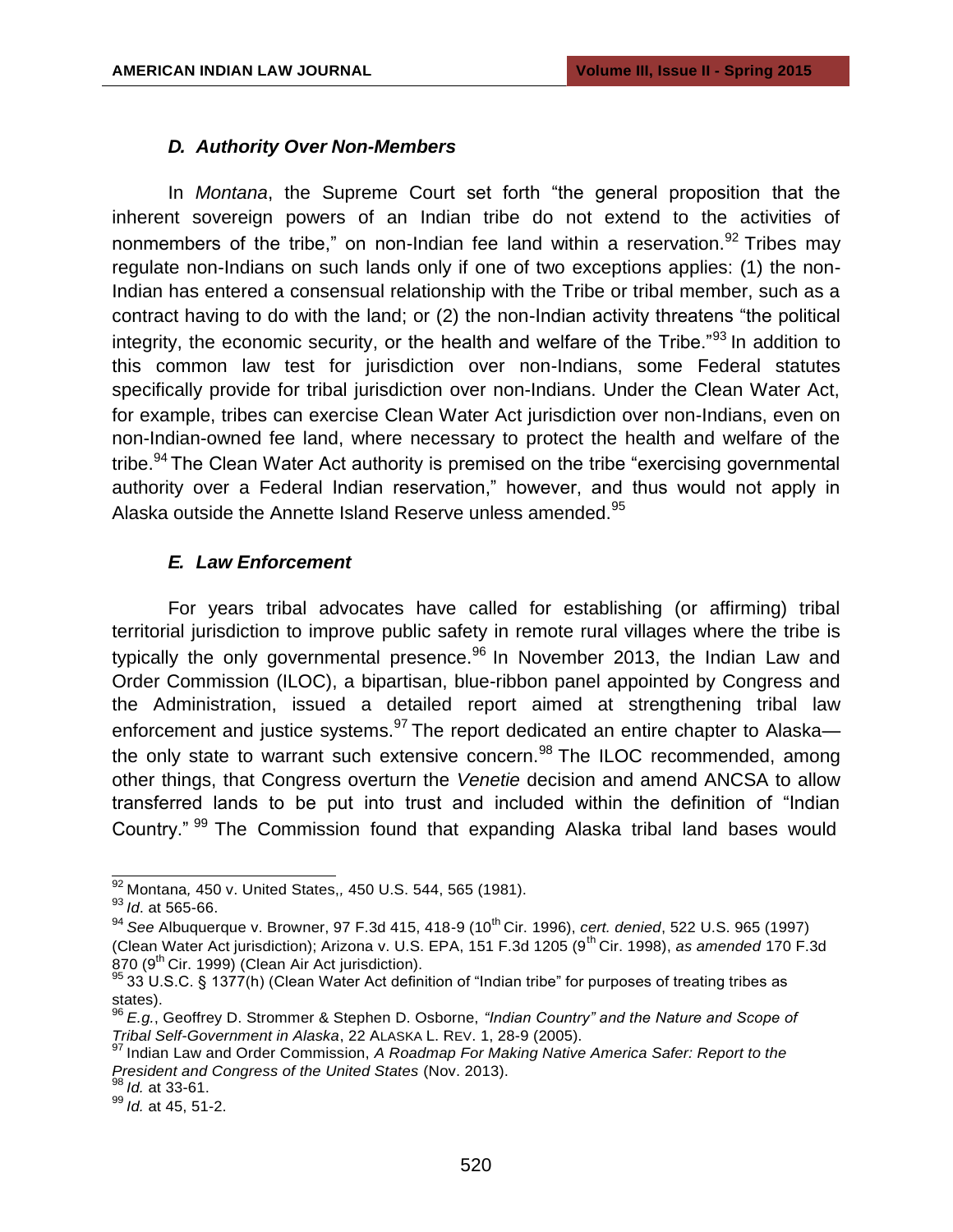improve not only public safety, but subsistence and other environmental and economic activities.<sup>100</sup>

The Final Rule echoes the ILOC report, as well as a similar recommendation made by the Commission on Indian Trust Administration and Reform. <sup>101</sup> This commission was formed under President Obama and former Secretary of the Interior, Ken Salazar, to look at the Department's management of trust funds, lands, and resources.<sup>102</sup> On December 10, 2013 the commission issued a report that included substantial testimony from Alaska Natives and conclusions that trust land acquisition in Alaska was an important prerequisite to greater tribal sovereignty within the State.<sup>103</sup>

Tribal comments on the Proposed Rule regularly invoked this same theme. For example, the comments on behalf of the Organized Village of Kasaan discussed the ILOC report and noted that trust lands "would provide the jurisdictional basis and additional authority for Alaska tribal governments to address public safety issues, including domestic abuse, sexual violence and other offenses that disproportionately affect Native Alaskan women and children."<sup>104</sup> As the Native Village of Tetlin put it, "placing land in trust in Alaska is necessary to ensure that tribes have the requisite authority to protect their Native women."<sup>105</sup>

The State of Alaska would share jurisdiction within this new Indian Country under the terms of Public Law 83-280, enacted in 1953. In P.L. 280, as it is commonly known, Congress extended the civil and criminal jurisdiction of certain states over the "Indian Country" within their borders.<sup>106</sup>After the *Venetie* decision, P.L. 280 has had very little relevance in Alaska due to the general absence of Indian Country outside of the Annette Islands Reserve. That would change if Alaska tribes expand their trust land base.

In the Final Rule, the DOI acknowledged the concerns of the State and other opponents, but found that the "acute public safety problems" documented in the ILOC report constituted a compelling public policy consideration in favor of deleting the Alaska

<sup>104</sup>*Land Acquisitions In Alaska*, REGULATIONS.GOV, *available at*

<sup>100</sup>*Id.* at 53.

 $101$  Final Rule at 76892.

<sup>&</sup>lt;sup>102</sup> DEP'T OF THE INTERIOR REPORT OF THE COMMISSION ON INDIAN TRUST ADMINISTRATION AND REFORM 59-67 (2013).

<sup>&</sup>lt;sup>103</sup> DEP'T OF THE INTERIOR REPORT OF THE COMMISSION ON INDIAN TRUST ADMINISTRATION AND REFORM 59-67 (2013*Id.*).

[http://www.regulations.gov/#!docketBrowser;rpp=25;po=0;dct=PS;D=BIA-2014-0002.](http://www.regulations.gov/#!docketBrowser%3Brpp%3D25%3Bpo%3D0%3Bdct%3DPS%3BD%3DBIA-2014-0002)

<sup>105</sup>*Id*.

<sup>106</sup>*See* 18 U.S.C. § 1162 (1954)(criminal jurisdiction); 28 U.S.C. § 1360 (civil jurisdiction). Alaska was added to these lists upon statehood.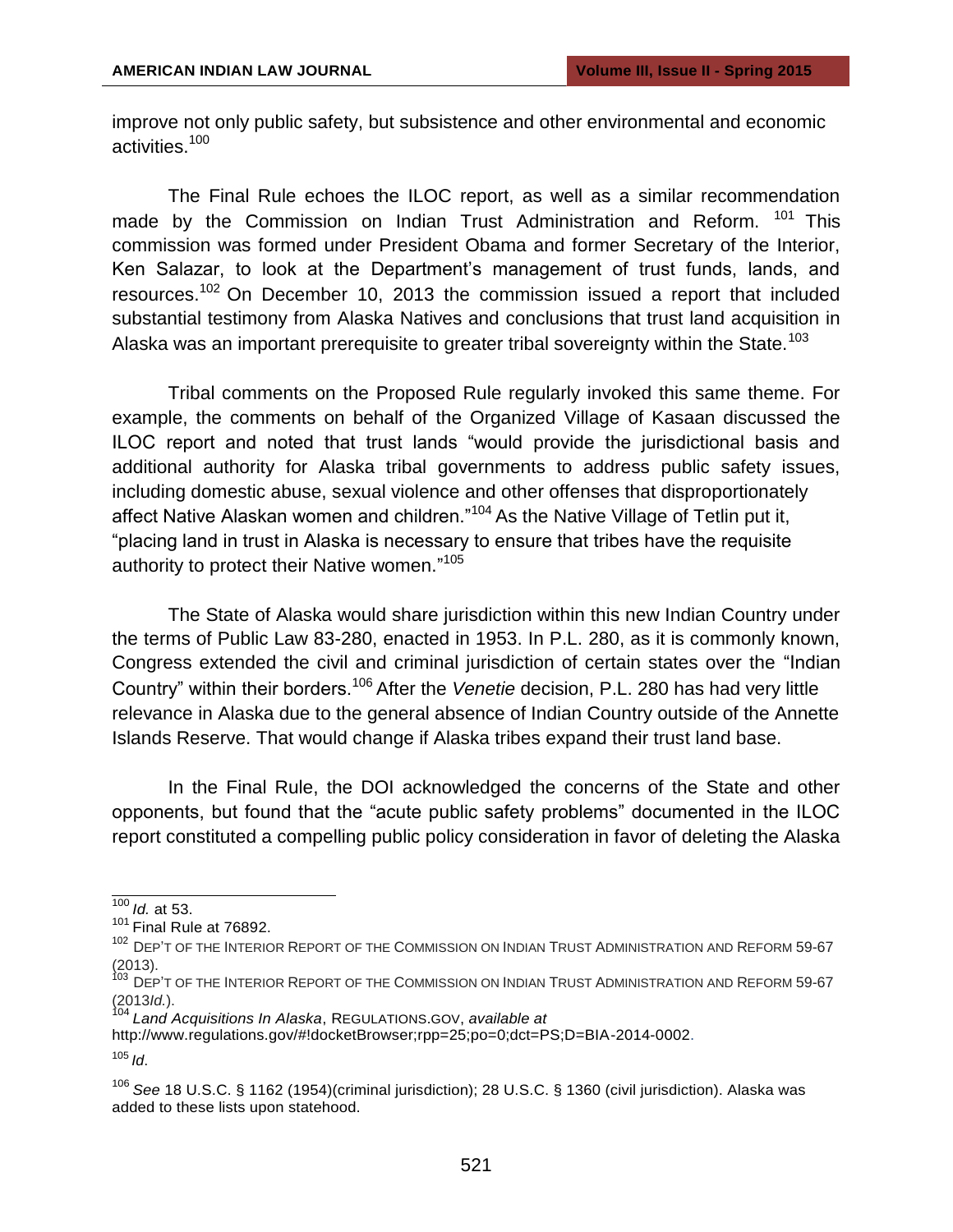Exception.<sup>107</sup> The Department sensibly concluded that tribal governments are in the best position to decide whether trust lands would provide a helpful "jurisdictional underpinning" to help address public safety challenges.  $108$  The State will retain concurrent criminal jurisdiction under P.L. 280, the Department noted, so the rule potentially increases federal resources and opportunities for tribal-state collaboration without significantly reducing state jurisdiction.<sup>109</sup>

In sum, the benefits of new tribal trust land in Alaska do not inure solely to tribal communities and Alaska Natives, but also to Alaska residents more broadly, as is made abundantly clear in the context of public safety related issues.

## **IV. CURRENTPROCESS AND CHECKLIST FOR A LAND-INTO-TRUST APPLICATION WITH THE DOI**

The Final Rule, though beneficial to tribal self-governance, leaves some uncertainty as to how the Department will implement the Land-into-Trust application process for Alaska. The Final Rule strikes the "Alaska exception" and leaves the remainder of the Part 151 regulations unchanged. There are, however, several incongruities between the Land-into-Trust Regulations and the realities of land tenure within Alaska. For example, the regulations assume that the applicant has a reservation and that the land to be acquired is either "on" or "off" that reservation. These Alaskaspecific issues will be discussed below in Part V, following this more general discussion of the Land-into-Trust process in Part IV.

Nevertheless, even if all the implementation details are not yet known, there are elements of the Land-into-Trust process in the existing regulations that will apply to Alaska tribes just as they have for several decades to other tribes. What follows below is a brief summary of the Land-into-Trust application process—a checklist tracking the regulations and DOI's Fee-to-Trust Handbook.<sup>110</sup> We do not include discussion of gaming acquisitions, but note that they entail additional requirements. Where there are inconsistencies with the existing Land-into-Trust process, or concerns about Land-into-Trust implementation in Alaska, those are pointed out.

In general, a Land-into-Trust application includes the following:

 $107$  Final Rule at 76892.

 $108$  *Id.* 

<sup>&</sup>lt;sup>109</sup>*Id.*<br><sup>110</sup> 25 C.F.R. Part 151 (Land Acquisitions); Dep't of Interior, Acquisition of Title to Land Held in Fee or Restricted Fee Status (Fee to Trust Handbook), Version III 7-10 (June 16, 2014) (hereinafter, Fee-to-Trust Handbook).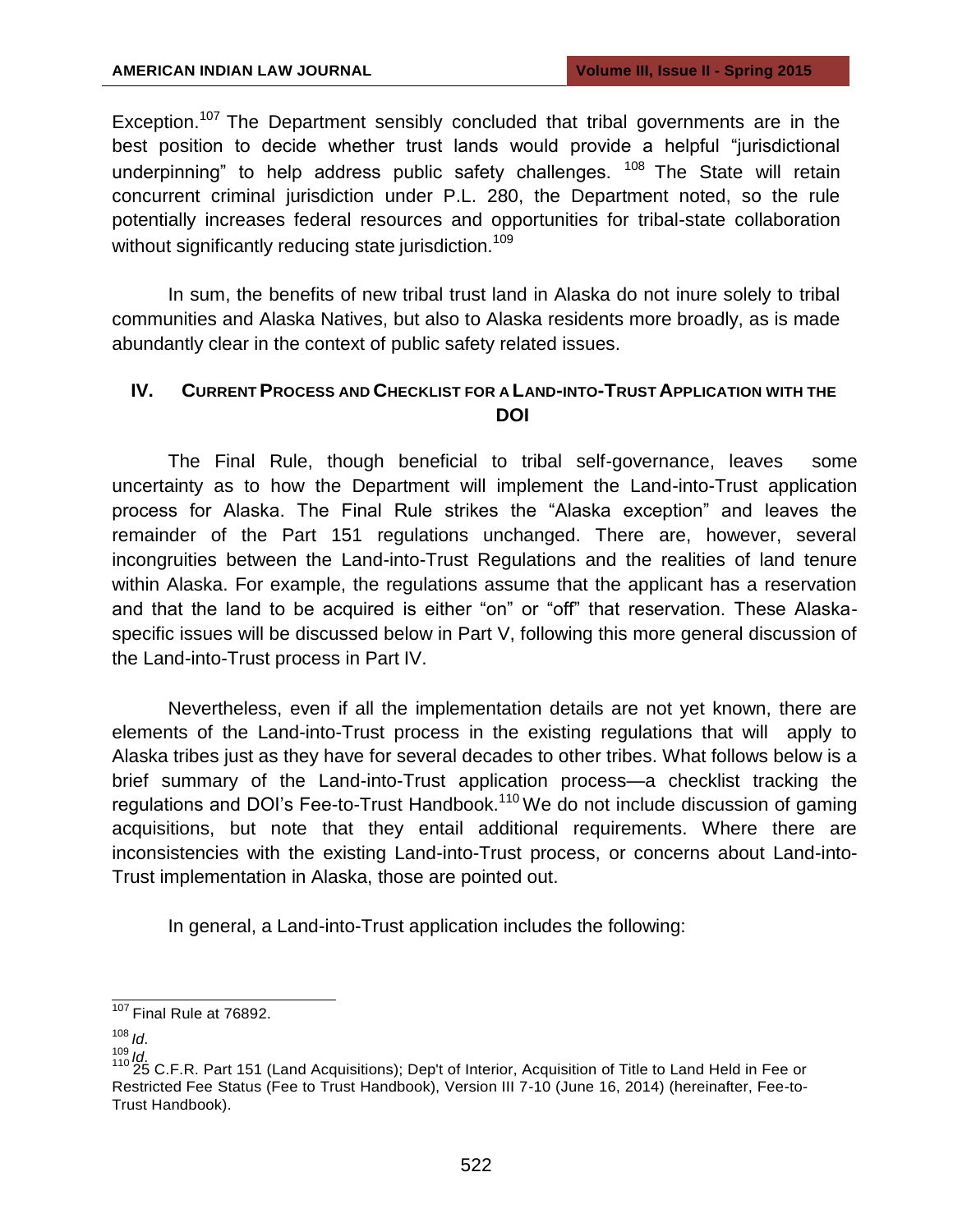- 1. A written request identifying the parties and describing the land.<sup>111</sup> The request that BIA take the land into trust generally must include a description of the land [list regulatory requirements] and include the following information and documents:
	- a physical description of the location of the land; the present and past uses of the land; a proof of present ownership, or a description of the circumstances which will lead to tribal ownership;
	- a legal description supported by a survey or other document; an indication of the location and proximity to the Tribe's reservation, the reservation boundaries or to trust lands (as discussed above, this requirement will need to be addressed for Alaska in the implementation phase of the Proposed Land-into-Trust Rule);
	- a plat/map indicating such location and proximity of the land to the reservation $112$ ; and
	- the DOI Regional Solicitor generally requires that the request contain a memo from the Area Director requesting a preliminary title opinion (PTO).<sup>113</sup>
- 2. A Description of the Tribal authority for the trust acquisition.<sup>114</sup> The Tribe must include a copy of the resolution of the governing body of the Tribe authorizing the trust acquisition request. The resolution should include a request to take the land into trust, the exact legal description of the property, the location, the intended purpose of the trust acquisition, and a citation to the portion of the Tribe's governing document (i.e. Constitution), if any, which permits the governing body to make the request. In addition, the Tribe should include a copy of the Tribe's governing organic documents, if any, which identify the scope of authority for the action.
- 3. *Statutory authority for the acquisition*. <sup>115</sup> Usually this will be the IRA, 25 U.S.C. § 465.<sup>116</sup> As discussed below in Section V.E, however, this authority extends only to

 $\frac{111}{111}$  25 C.F.R. § 151.9; Fee-to-Trust Handbook at 8-9 and 45.

<sup>&</sup>lt;sup>112</sup> Fee to Trust Handbook at 7-10.

<sup>&</sup>lt;sup>113</sup> Field Solicitor, DOI, Checklist for Non-Gaming Trust Acquisition Preliminary Title Opinions (April 20,  $2001$ ).

<sup>114</sup>25 C.F.R. § 151.9; *Id..*

 $115\overline{25}$  C.F.R. §151.10(a).

<sup>&</sup>lt;sup>116</sup> This is the general authority within the IRA for tribal trust land acquisition. There are other federal authorities for tribal trust land acquisition (tribal recognition legislation is an example), and Alaska tribes may want to determine if there are, in the region, federal enactments that provide for discretionary, or mandatory, acquisition of tribal land and whether those enactments will bear on the Land-into-Trust process.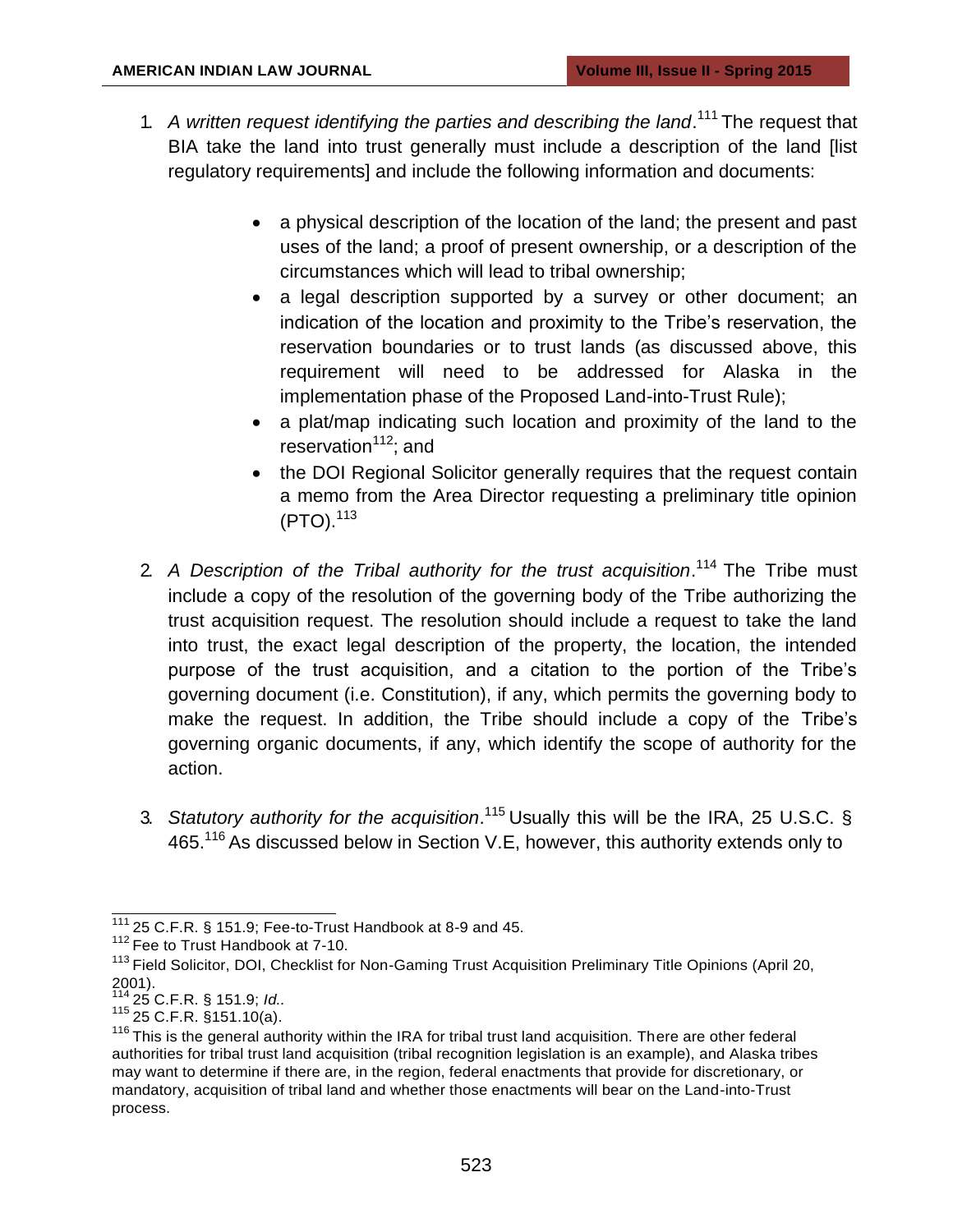tribes that were "under federal jurisdiction" in 1934, and it may be argued that tribes in Alaska were not.

- 4. Explanation of the need of the Tribe for the additional land.<sup>117</sup> The Tribe must explain the need for the additional land, why current land holdings are inadequate to fulfill that need, and why trust status is needed. For example, the Tribe or its members may be eligible for certain federal programs—e.g. Housing and Urban Development (HUD) financing, certain types of mortgage insurance, etc.—only if the land is held in trust status. The Tribe should *not* simply state that it wishes to avoid taxes through trust status, as the DOI has generally not found that to be, on its own, a compelling enough reason to acquire a trust interest in land.
- 5. Purposes for which the land will be used.<sup>118</sup> The purposes will reflect the needs identified in #4 above, so these two requirements overlap somewhat. There are three primary reasons for which tribes take land into trust:
	- a) to facilitate tribal self-determination—for instance, using the property for governmental offices, healthcare, or public services;
	- b) for economic development—e.g., for an industrial use, a business venture, or gaming; and
	- c) for tribal housing.  $119$

There are many other valid purposes for acquiring land in trust—expansion of tribal jurisdiction, protection of sensitive lands, etc. The Tribe's application should state which purposes the acquisition will fulfill.

6. Impact on the State and its political subdivisions.<sup>120</sup> If the land to be acquired is in unrestricted fee status, placing it in trust will remove it from the tax rolls, to the extent there are any. Therefore the county, the borough, the municipality and/or the state will often resist land in its jurisdiction being taken into trust. Once it has received the Tribe's application, the BIA must notify the state and local governments having regulatory jurisdiction over the land to be acquired, and give those governments 30 days to comment on potential impacts of the acquisition. The Tribe should submit any evidence indicating that loss of tax revenue to the state or local government will be minimal. In some cases, the state or local government may even benefit from the trust acquisition—e.g., if the proposed use

 $117$  25 C.F.R. § 151.10(b).

 $118$  25 C.F.R. § 151.10(c).

 $119$  25 C.F.R. § 151.3(a)(3).

 $120\,$  25 C.F.R. § 151.10(e).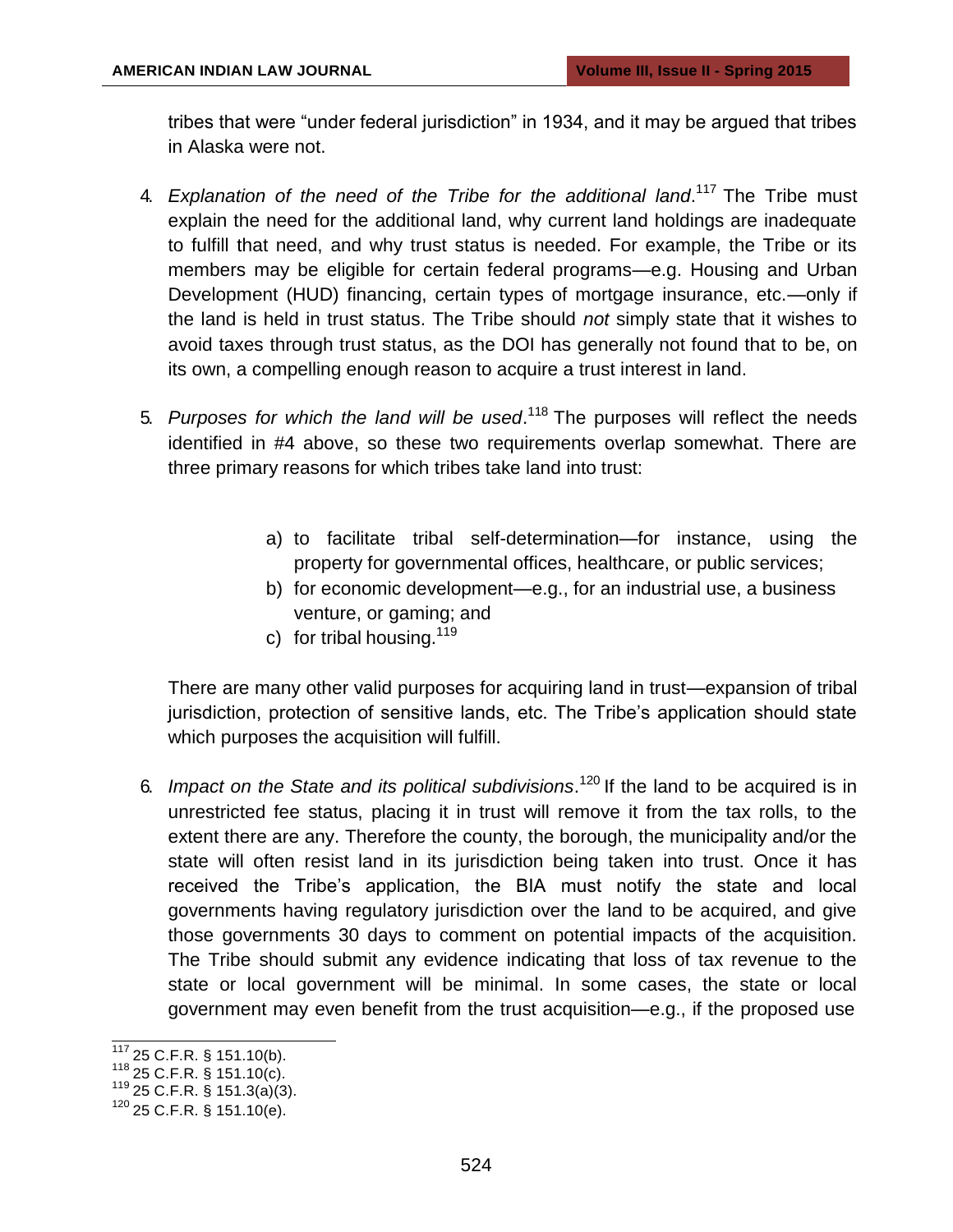generates jobs producing taxable income or other taxable revenues, or if the tribe assumes authority to provide services that the State cannot or does not provide.

- 7. Jurisdictional problems and potential conflicts of land use.<sup>121</sup> As noted above, the BIA must provide affected state and local governments notice of, and an opportunity to comment on, proposed trust acquisitions. The Tribe should submit evidence, if possible, that the proposed use is already permitted under the local government's zoning or land use regime, is allowed as a conditional use, and/or will not conflict with existing uses in the surrounding area. Any cooperative agreements entered into, or voluntary actions taken, by the Tribe to address jurisdictional and/or land use conflicts, should be submitted. Potential issues to be addressed include law enforcement, utilities, and emergency services such as fire protection and ambulance service. In the lower 48 states, some BIA Regions also consider the proposed acquisition's impact, if any, on adjoining tribes. These nearby tribes are then made aware of the proposed transaction, and possible impacts on them are to be considered in the application. It is again unclear what approach would be taken in Alaska to this consideration.
- 8. *BIA's ability to discharge additional responsibility resulting from the acquisition*. 122 The Tribe should set forth facts indicating that BIA will need to devote few if any resources to oversight of the land to be held in trust. The Tribe may consider the distance of the land from the BIA office, and whether the BIA office has sufficient staff to conduct inspections, etc. This issue will be discussed further below in section V.C.
- 9. *Environmental impact documentation*.<sup>123</sup> To help ensure approval and speed the process, the Tribe should provide information that helps the BIA comply with (a) the National Environmental Policy Act (NEPA), and (b) 602 DM 2, Land Acquisitions: Hazardous Substances Determinations. Tribes can prepare their own NEPA documentation, which begins with an environmental assessment (EA) examining the potential environmental impacts of the proposed action, and can lead, where the impacts are significant, to a full environmental impact statement (EIS). With respect to potential contamination, the United States government's basic concern is potential liability for contamination from leaking gas or oil tanks or other preexisting environmental hazards. If the Tribe can provide evidence of tank decommissioning or a recent environmental inspection, for example, it should do so.

 $121$  25 C.F.R. § 151.10(f).

 $122$  25 C.F.R. § 151.10(g).

 $123$  25 C.F.R. § 151.10(h).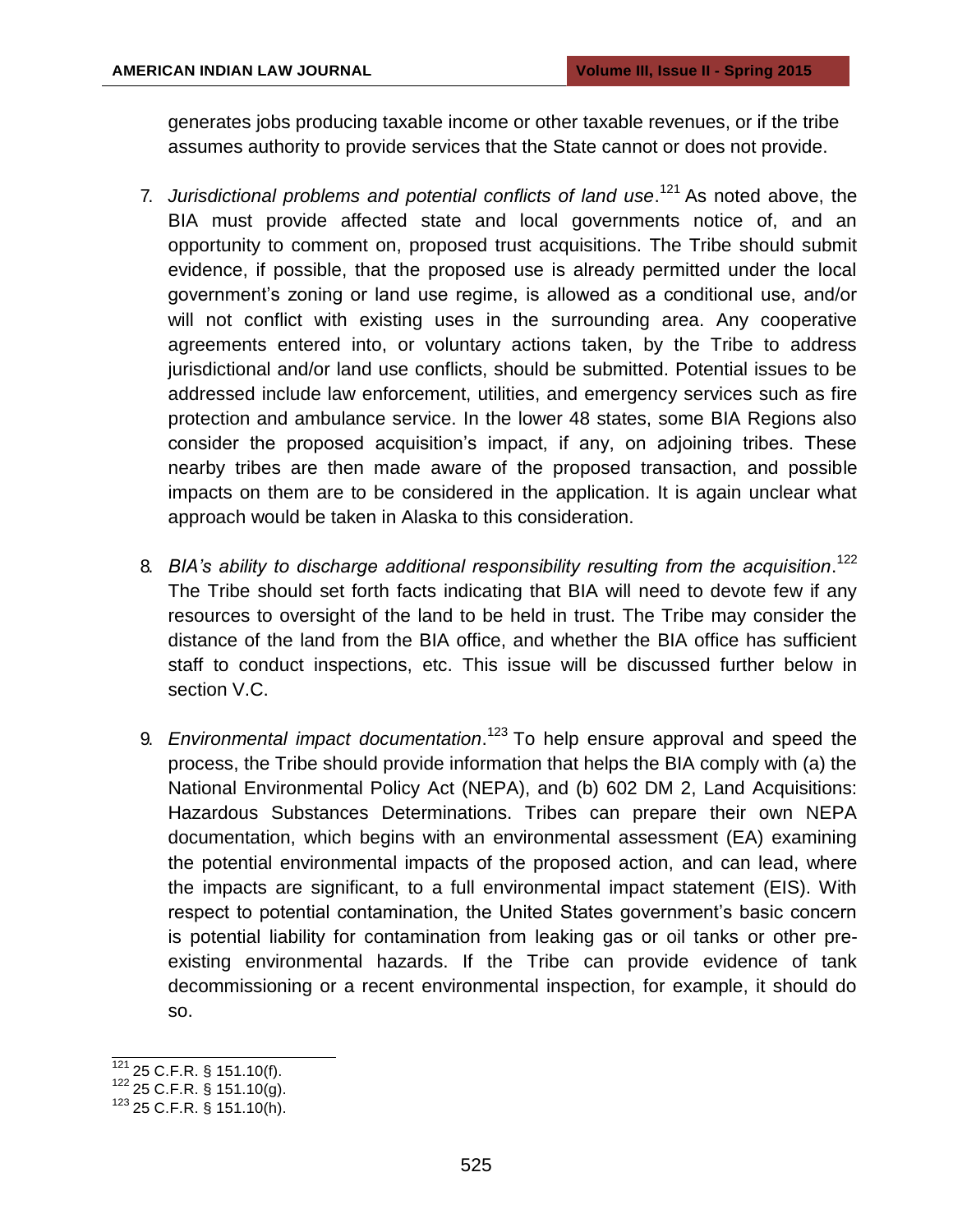- 10. Title Examination and Draft Deed. <sup>124</sup> The Tribe should furnish as part of its application a Commitment for Title Insurance or a Certified Abstract meeting the Standards for the Preparation of Title Evidence in Land Acquisitions by the United States.<sup>125</sup> Although an abstract of title may suffice in some cases, getting title insurance is generally better policy and will speed the trust acquisition process. Basically the government wants to identify—and may require the Tribe to eliminate—any liens, encumbrances (such as easements) or other legal infirmities that may exist on the property.
- 11. *Additional Documents for Preparation.* Over the past twenty years or so, the DOI has often sent Land-into-Trust applications back to the applying Tribe requesting additional information. As a result, most tribes work to eliminate this potential delay by including in their application additional documents that the DOI frequently requests, including: an affidavit acknowledging existing rights of way and easements (statement that existing rights of way and easements will not interfere with the use of the property); a statement that the development of minerals will not interfere with the intended use of the property (this could become a significant issue in Alaska, where surface and sub-surface estates are often split in ownership); an appraisal or other evidence of value of the property (e.g., evidence of consideration paid by current owner or county assessor's statement of value); proof of payment of taxes (expect to update prior to issuance of the final title opinion); a short plat survey if only a smaller portion of a larger tract is being placed into trust (again, this could be a substantial issue in Alaska where surveyed tracts of land are often huge in comparison to the lower 48); flood certification (if reliable flood information is not otherwise provided, i.e., in the appraisal, by copy of FEMA maps, etc.); and a draft deed using the template developed for trust transfers by the United States.
- 12. *The location of the land relative to state boundaries, and its distance from the*  boundaries of the Tribe's reservation.<sup>126</sup> Under the regulation, the farther the land is from the reservation, the more closely the BIA will generally scrutinize the Tribe's justification of the acquisition, and the more weight the BIA will give to concerns of state and local governments. The Tribe generally provides a map showing the location of the land relative to the reservation. As discussed further below, it is

 $\frac{124}{124}$  25 C.F.R. § 151.13.

<sup>&</sup>lt;sup>125</sup> Title Standards of 2001: *A Guide for the Preparations of Title Evidence in Land Acquisitions by the U.S.A,* ENVIRONMENTAL AND NATIONAL RESOURCE DIVISION, *available at* [http://www.justice.gov/enrd/2001\\_Title\\_Standards.html.](http://www.justice.gov/enrd/2001_Title_Standards.html)

 $126$  25 C.F.R. § 151.11(b).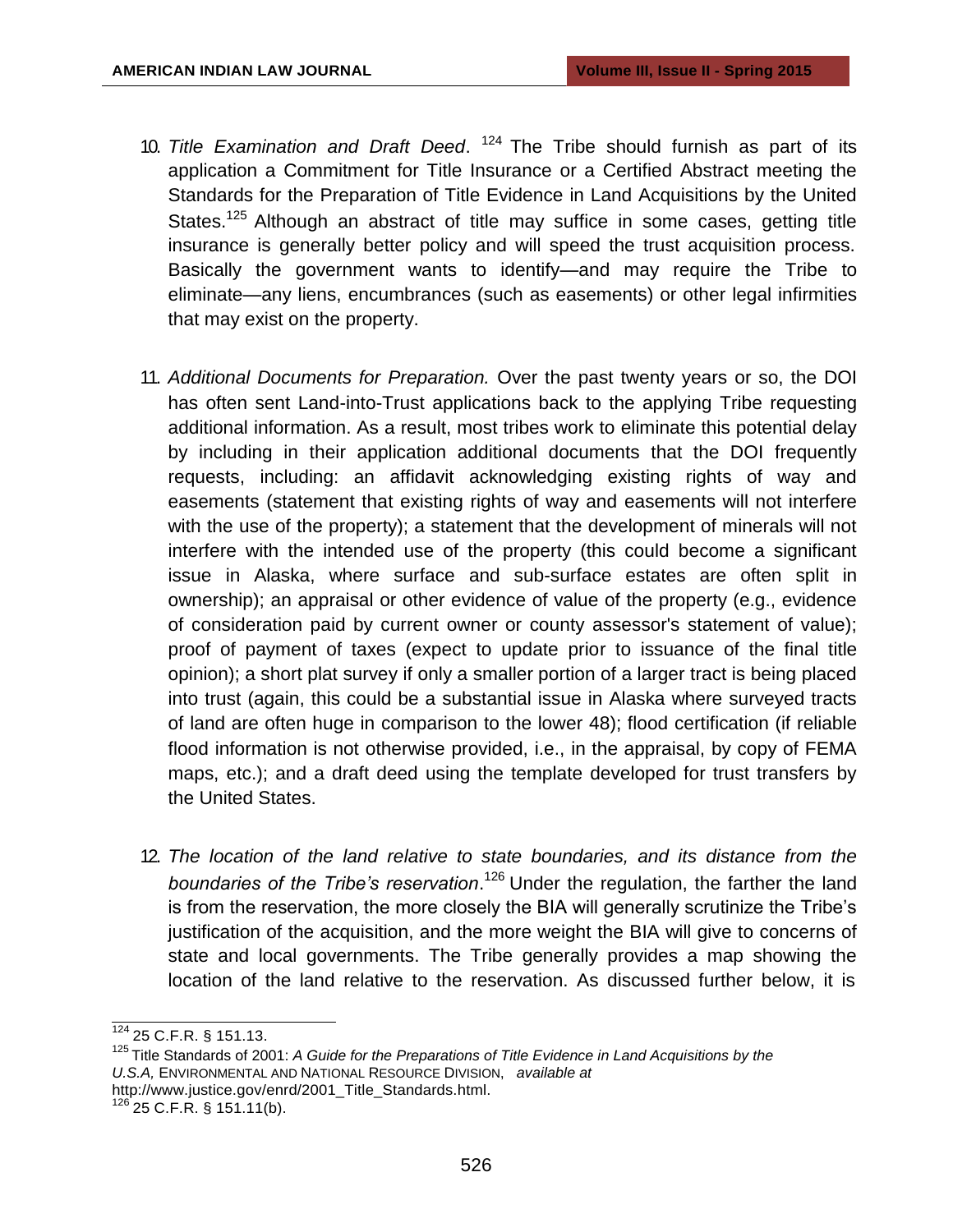unclear how the DOI would apply this "distance from the reservation" criterion in Alaska.

13. A business plan.<sup>127</sup> When the land is being acquired for business purposes, the Tribe must provide a plan specifying the anticipated economic benefits of the proposed use. In the gaming context, the Office of Indian Gaming Management (OIGM) has historically expected this plan to be fairly detailed, referring to it in one previous guidance as "the tribe's comprehensive economic development plan."<sup>128</sup> It is likely that the more detailed the economic reasons for trust transfer, the more detailed the BIA will require the business plan to be.

The BIA considers all of the factors in subsections 1-13 above in deciding whether to accept land into trust. As a high-level BIA official has indicated, however, the decisionmaking process is relatively simple: "Of course, the factors that really matter in these applications are the impact on the state and political subdivisions and the jurisdictional problems."<sup>129</sup> Since this will be a contentious issue within the State of Alaska, given the *Akiachak* litigation leading up to the rulemaking, how the Land-into-Trust process moves forward in Alaska may prove unpredictable—specifically with respect to the issues discussed next.

#### **V. ALASKA-SPECIFIC IMPLEMENTATION ISSUES**

While the Final Rule simply deletes the sentence setting forth the Alaska exception and leaves the rest of the Part 151 regulations unchanged, both Alaska tribes and the DOI understand that some of the criteria in those regulations may not apply in Alaska in the same way they do in the lower  $48^{130}$  In the written comments and elsewhere, many questions have arisen about how the land-into-trust regulations will be implemented in Alaska, given the unique history sketched above and the resulting Native land tenure system. This Section V discusses some of the most prominent, but by no means all, of these questions.

Due to the uncertainty as to how some of the issues below would be addressed under the current Part 151 application process, many comments on the Proposed Rule called for a second rulemaking that would attempt to spell out exactly how the rule would

 $127$  25 C.F.R. § 151.11(c).

<sup>&</sup>lt;sup>128</sup> OIGM, CHECKLIST FOR GAMING ACQUISITIONS, GAMING-RELATED ACQUISITIONS AND IGRA SECTION 20 DETERMINATIONS § IX.C (October 2001) (hereinafter OIGM Checklist).

<sup>129</sup>Larry E. Scrivner, Acting Director, Office of Trust Responsibilities, BIA, *Acquiring Land into Trust for Indian Tribes*, 37 NEW ENG. L. REV. 603, 606 (2003).

<sup>130</sup>*Supra* note 3; Final Rule at 76895.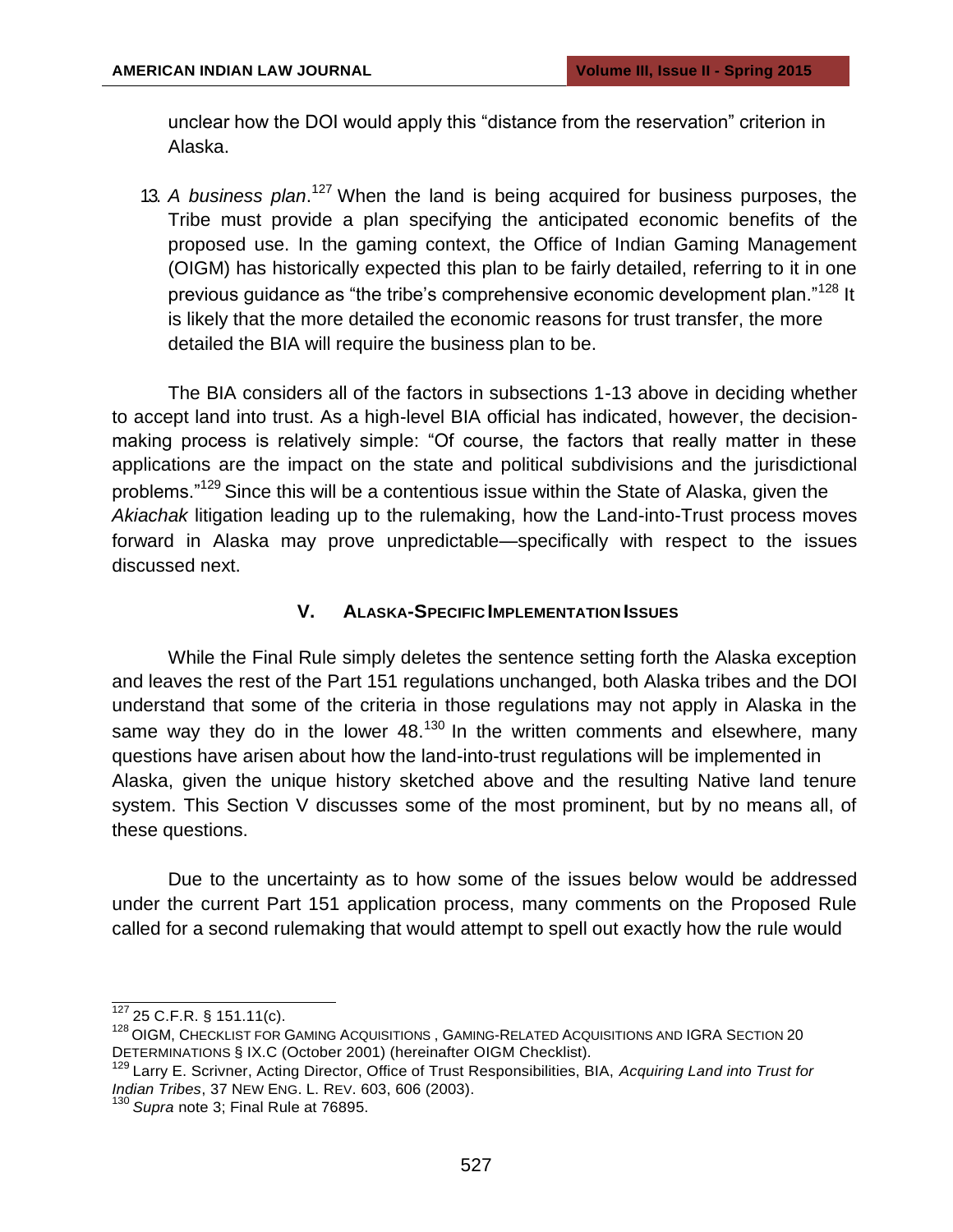be implemented in Alaska.<sup>131</sup> In the Final Rule, however, the Department explained that it did not believe further revisions were needed. The Secretary's overarching discretion will allow her to account for the unique aspects of Alaska land tenure within the existing rules and review process.<sup>132</sup> If Alaska-specific issues arise that the existing process cannot handle, DOI will consider additional measures.<sup>133</sup>

## *A. How will the on-reservation/off-reservation distinction be applied?*

A key issue the regulations may address is whether or not the parcel is "onreservation"—that is, within or contiguous to the applicant's reservation. If the parcel is onreservation, the Secretary must still exercise her discretion following a thorough review,<sup>134</sup> but the field is tilted in favor of the land being accepted into trust.<sup>135</sup> However, when the parcel is off-reservation, the regulations require that the application satisfy the onreservation requirements plus some additional requirements.  $136$  The Department considers the application according to a sliding scale of scrutiny: the farther the land is from the tribe's reservation, the greater scrutiny the Department gives to the tribe's justification of anticipated benefits, and the more weight the Department gives to the concerns of state and local authorities.<sup>137</sup> State and local authorities routinely object to trust applications, claiming devastating effects from loss of tax revenue and regulatory jurisdiction. Consequently, the farther off the reservation the parcel is, the more difficult it is to obtain approval.

As a result of ANCSA, tribes in Alaska (other than the Metlakatla Indian Community) have no reservations.<sup>138</sup> The regulations define "Indian reservation" as, "that area of land over which the tribe is recognized by the United States as having governmental jurisdiction, except that, in the State of Oklahoma or where there has been a final judicial determination that a reservation has been diminished, *Indian reservation* means that area of land constituting the former reservation of the tribe as defined by the Secretary."<sup>139</sup>

<sup>131</sup>*See, e.g.*, Comments of Sealaska Corporation at 3-4; Comments of State of Alaska at 10-12; Comments of NANA Regional Corp. at 2; Comments of Mike Williams at 3-6 (suggesting several ways to make the final rule "more reflective of the on-the-ground realities in village Alaska"). <sup>132</sup>*See* Final Rule at 76894.

<sup>133</sup>*Id*. <sup>134</sup>*See* 25 C.F.R. § 151.10.

<sup>135</sup>*See* 25 C.F.R. § 151.3(a) (setting forth policy that lands may be acquired in trust *either* if they are within or adjacent to reservation *or* are "necessary to facilitate tribal self-determination, economic development, or Indian housing").

<sup>136</sup>*See* 25. C.F.R. § 151.11.

<sup>137</sup>25. C.F.R. § 151.11(b).

<sup>138</sup>*See supra* notes 24-26.

<sup>139</sup>25 C.F.R. § 151.2(f).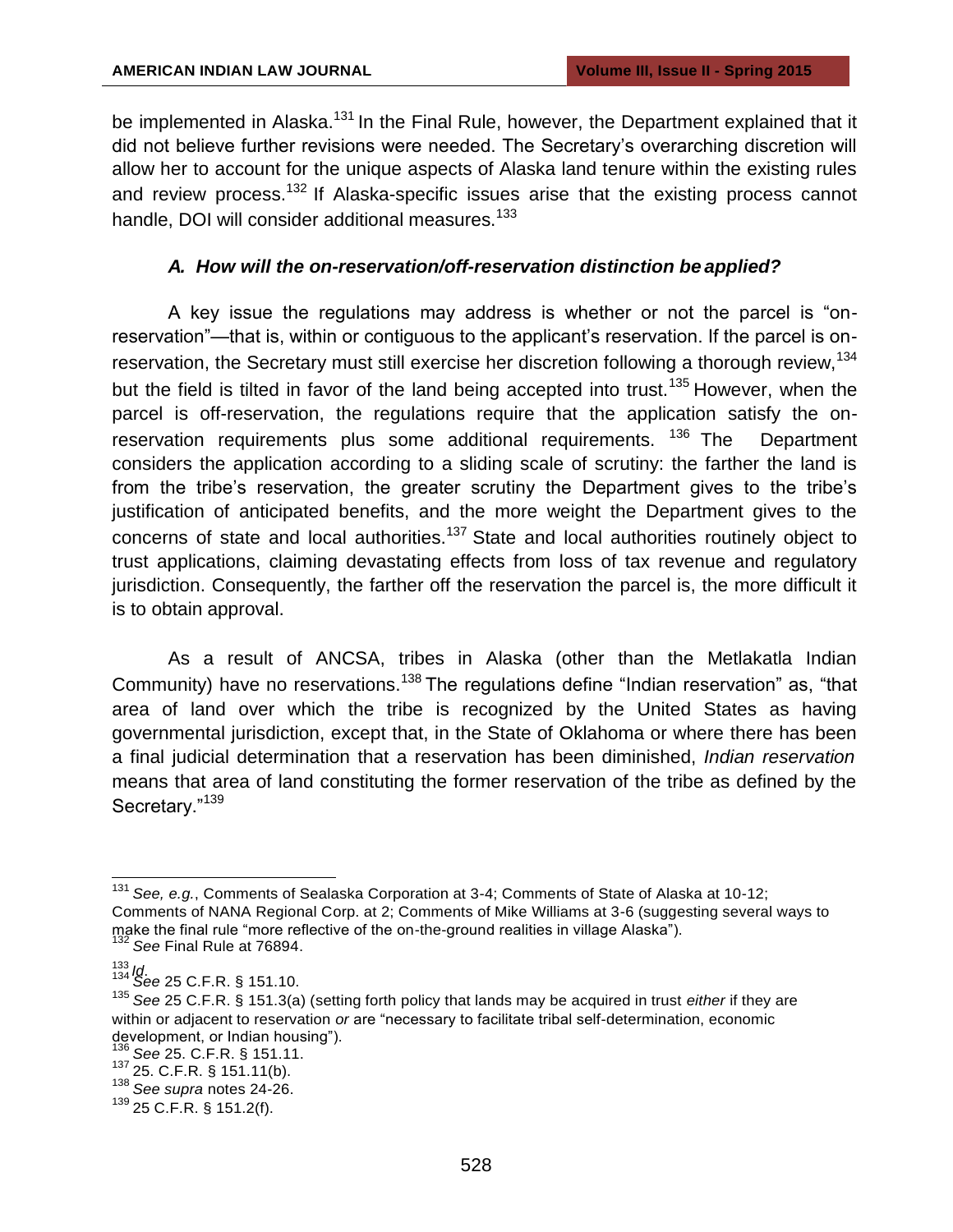Under this definition, there would appear to be no room for the Department to apply the on-reservation test in Alaska outside Metlakatla—even if, for example, the land to be acquired is within a former reservation, or within the tribe's village corporation lands. In the Final Rule, the Department confirmed that applications from these tribes will be reviewed under the "off-reservation" criteria—whether or not they previously had reservations.<sup>140</sup> This is not advantageous for Alaska tribes, as the "off-reservation" criteria means greater scrutiny, and more discretion, for Secretarial decisions to place land into trust.

Additionally, the Final Rule did not clarify how the Department will apply the proximity-to-the-reservation factor. One possibility would be to simply disregard this factor, as it cannot be measured. Another possibility, one which recognizes the unique circumstances of tribes in Alaska, would be to apply the sliding scale based on proximity to the tribe's former reservation (if any), to its traditional homelands, its village corporation lands, or to the Village itself. However, any of these Alaska-specific tests would likely require revision of the regulations, which define "reservation" in a way that excludes virtually all of Alaska. Absent such revision, Part 151 may remain biased against Alaska even with the Alaska exception cut out.

#### *B. How will the Department handle split estates and subsurface rights?*

Trust applications involving ANCSA lands will often raise the issue of whether the title to those lands is sufficiently "clean" to allow for trust transfer. The United States has raised concerns when faced with accepting title to surface rights when another entity owns the sub-surface rights, although this has never been an insuperable barrier to a trust acquisition.<sup>141</sup> ANCSA lands often have such split estates, with the surface typically owned by the village corporation and subsurface rights owned by the regional corporation.<sup>142</sup>

Comments on the Proposed Rule from ANCSA regional corporations expressed great concern about the impact of trust acquisitions on access to, and development of, subsurface resources.<sup>143</sup> For example, Doyon feared that trust acquisition would subject the land to tribal regulatory jurisdiction, impose federal review and approval requirements,

 $140$  Final Rule at 76894-95.

<sup>141</sup>*See, e.g.*, Dep't of the Interior, *Land Acquisitions; Little River Band of Ottawa Indians of Michigan*, 63 Fed. Reg. 64,968 (Nov. 24, 1998) (taking 152.8 acres of surface land into trust, subject to existing rights to explore, develop, and market oil, gas, and minerals from subsurface); Dep't of the Interior, *Land Acquisitions; Ione Band of Miwok Indians of California*, 77 Fed. Reg. 31,871 (May 30, 2012) (final agency determination to acquire in trust 228.04 acres, excepting certain mineral rights). See 43 U.S.C. § 1613(f).

<sup>143</sup>*E.g.* Comments of Doyon, Ltd. at 2; Comments of Arctic Slope Regional Corp. at 3; Comments of NANA Regional Corp. at 3. The Alaska Federation of Natives also raised this issue and supported Doyon's request for further consultation in its comment letter dated June 23, 2014.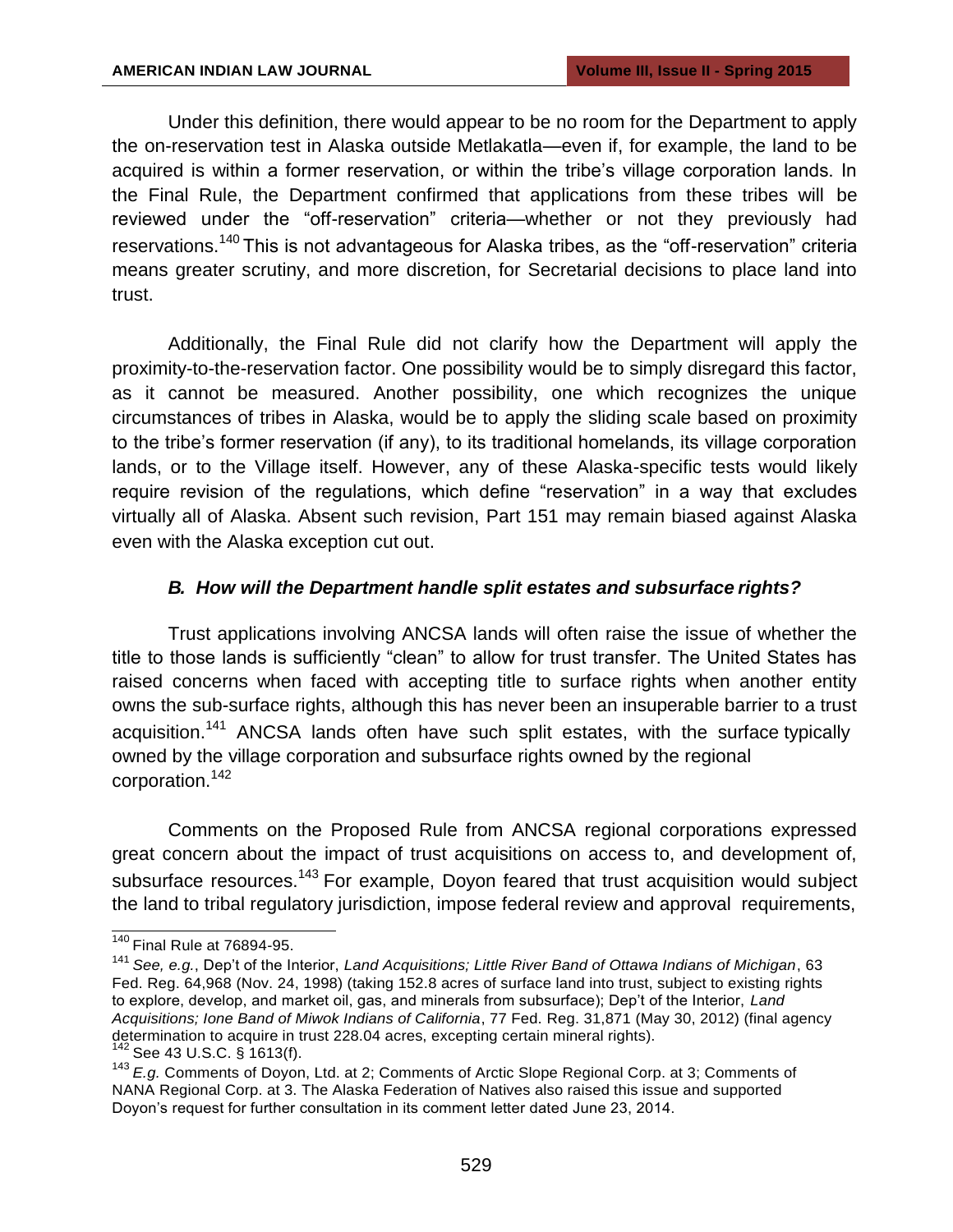or both.<sup>144</sup> The Arctic Slope Regional Corporation even worried that the Proposed Rule could result in an "unintended 'taking' of subsurface estate belonging to [Alaska Native Corporations]."<sup>145</sup>While a taking seems far-fetched, concerns about tribal and federal regulation and potential impacts on ANCSA corporations and their shareholders are legitimate. As Doyon pointed out, "Tribes can create laws, taxes, policies, ordinances, fees and other requirements which would benefit the tribe and tribal members," but impose costs on the corporations.<sup>146</sup> Doyon even argued that a subsequent rulemaking should add a requirement that holders of subsurface rights consent before the surface estate may be taken into trust.<sup>147</sup>

Even without such a revision, however, the Secretary could—and probably should—favor surface estate trust applications where the tribe has obtained the subsurface owner's consent and perhaps entered an agreement ensuring access and development subject to reasonable regulation. In the Final Rule, the Department said it would "encourage" surface and subsurface owners to enter into access agreements.<sup>148</sup> The Department also pointed out that, even absent such an agreement, the mineral estate remains dominant under settled law, the surface estate is subservient, and the subsurface owner has a right of reasonable access to the minerals below.<sup>149</sup> The concerns of ANCSA corporations with respect to any particular parcel will be heard and addressed as part of the application process.<sup>150</sup>

# *C. Does the BIA Regional Office have sufficient staffing and capacity to handle an influx of Alaska Land-into-Trust applications?*

The answer is, No. As many tribes have experienced with Secretarial elections, Section 17 Corporation applications and various other BIA services that involve internal review, the BIA staffing in Alaska is inadequate to handle its current workload. Adding

<sup>&</sup>lt;sup>144</sup> Comments of Doyon, Ltd. at 1 (second page of comment letter).

<sup>&</sup>lt;sup>145</sup> Comments of Arctic Slope Regional Corp. at 3.

<sup>146</sup>*E.g.*, Doyon Comments at 3.

<sup>&</sup>lt;sup>147</sup> E.g., Doyon Comments at 4 (arguing that regulations should be revised to require "express consent of the owner of the subsurface estate").

 $148$  Final Rule at 76893.

<sup>149</sup>*Id*. <sup>150</sup>*Id*. In addition to the prevalence of split estates, Alaska also has the unique "section line easement" system. Section line easements are public rights of way of various widths that run along the "section lines" of the rectangular survey system. These easements date back to "Revised Statute 2477" (a part of the 1866 federal Mining Act), and in Alaska, the legislature prohibited local governments (i.e. boroughs) from being able to vacate, or remove, these easements pursuant to AS 29.35.090. It is unclear how a section line easement would be treated by the United States if it were on the title of a parcel of land a tribe sought to place in trust in Alaska, but the issue is worth noting and may require additional analysis. Tribes may want to apply for smaller parcels than are currently surveyed. Short-platting or sub-dividing parcels is a separate process governed by the State, so that may add yet another wrinkle to the process.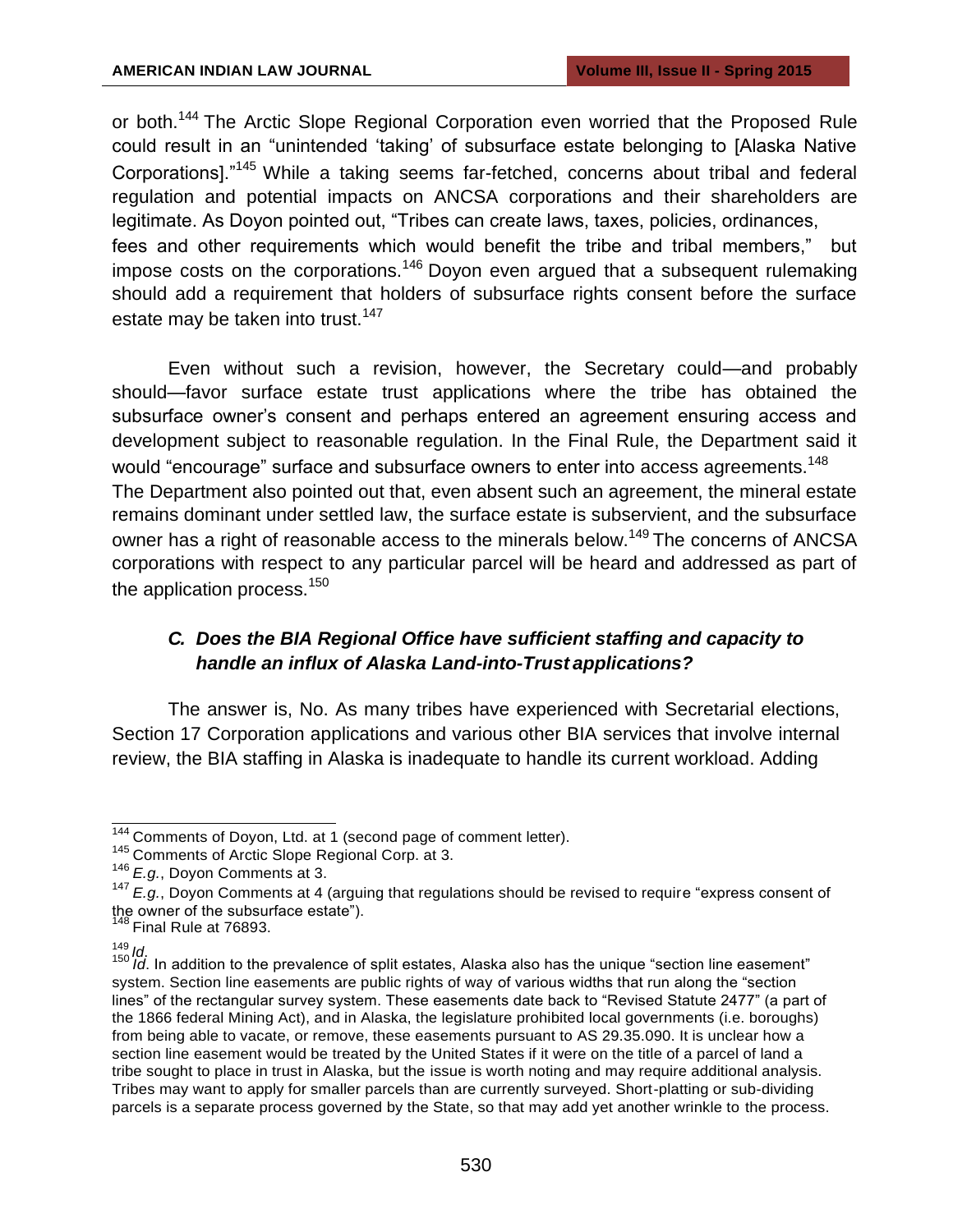additional work in the form of potentially contentious land-to-trust applications will only add to the backlog.

For example, while some have predicted that "there will not be a rush to request the Secretary to accept trust lands,"  $151$  others expect BIA to be flooded with applications.<sup>152</sup> With 229 federally recognized tribes in Alaska, BIA could find itself overwhelmed in fairly short order, particularly given the Regional Office's lack of experience with trust applications and the pent-up demand caused by four decades of the arbitrary Alaska exception.<sup>153</sup> Processing trust applications can be a slow process even in the lower 48, where the Regional Offices have lots of experience. Note that the BIA frequently requires land-into-trust applicants to re-do environmental documentation if it is older than six months,  $154$  or sometimes a year. Unless this practice is changed or the BIA acquires substantial staffing to handle applications, a tribe could well find itself paying, and then re-paying, to complete environmental work multiple times. Processing applications in a timely manner takes funding, staff, training, and capacity.

One model to consider is the California Fee-to-Trust Consortium (CFTC) that was formed by tribal governments in the late 1990s to address the unique history of California tribes, many of whom had little to no trust lands due to the termination policy in the state and other historical factors.<sup>155</sup> The CFTC brings together the BIA and over 60 tribes in California in a joint effort to identify opportunities to streamline the land-intotrust process, pool tribal and federal resources to meet staffing needs, produce a uniform application process that eliminates confusion and delay and meet on an ongoing basis to continue to adapt the joint efforts to significantly increase the tribal trust land base within the state. The CFTC and the process by which it was created and successes it has had in placing land into trust in California, has made it a model that is definitely worth considering in Alaska.<sup>156</sup>

An additional capacity-related issue is raised by the regulations themselves. When evaluating an application, the Department must consider "whether the Bureau of Indian Affairs is equipped to discharge the additional responsibilities resulting from the

 $151$  Comments of Calista Corp. at 2 (June 16, 2014).

<sup>&</sup>lt;sup>152</sup> Final Rule at 76894 (summarizing comments questioning whether BIA has "the resources to handle an influx of these applications").

<sup>&</sup>lt;sup>153</sup> The testimony provided by Alaska tribes at the June 8, 2014 Proposed Rule consultation in Anchorage made clear that some Alaska tribes already have land-into-trust applications pending with the BIA. It is unclear how previously submitted applications will be addressed by the BIA, but strong policy arguments can be made that those applications that have been pending the longest should be processed first. <sup>154</sup>*Supra* note 62 at 14.

<sup>155</sup> Harvard Project on American Indian Economic Development, "Honoring Nations 2010 Honoree", California Fee-to-Trust Consortium (2010), discussing in greater detail the work of the CFTC. https://nnidatabase.org/db/attachments/text/honoring\_nations/2010\_HN\_EVR\_california\_fee\_to\_trust.pdf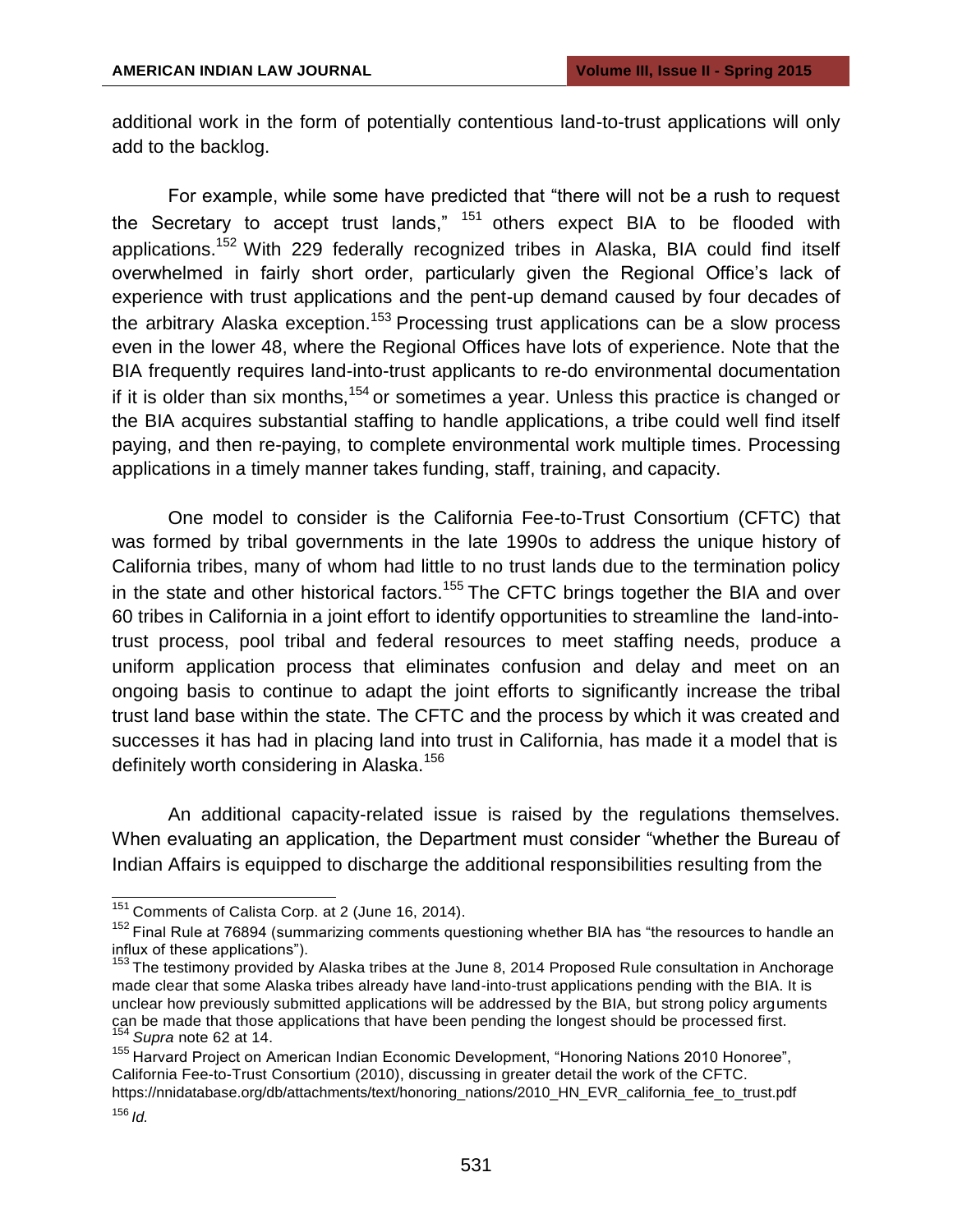acquisition of the land in trust status."<sup>157</sup> The Metlakatla Indian Community—the only tribe in Alaska currently receiving trust land services from BIA —generally supported the Proposed Rule, but questioned whether BIA is "equipped to discharge" the additional duties resulting from trust acquisitions.<sup>158</sup> The Department's response should be to proactively provide and train staff rather than to use lack of staffing as an excuse to deny applications and preserve a de facto Alaska exception. Nevertheless, funding for such training and capacity within the Department is not apparent. The Final Rule's response to comments on this issue was also not encouraging. The Department simply acknowledged that the regulations require consideration of whether BIA is equipped to discharge its responsibilities associated with the proposed trust land, and stated that the "Department's policy is to process trust applications as expeditiously as possible."<sup>159</sup> There was no discussion of the resources necessary to meet these responsibilities, let alone a commitment to providing them.

# *D. How will the Department handle federal lands a tribe wishes to place in trust?*

Most trust applications involve lands a tribe owns in fee simple. However, tribes across the country have expressed a desire to have available federal lands transferred directly to tribal trust when the tribal government makes such a request. A resolution was passed at the 2013 National Congress of American Indians (NCAI) Mid-Year Conference requesting that Congress amend and reauthorize a number of federal land management laws and regulations in order to facilitate such land transfers.  $160$  Given the predominance of federal land in Alaska—63.8% of the State is owned by the United States, according to the Alaska Department of Natural Resources<sup>161</sup>—this could be a significant issue in the implementation of the Proposed Rule. Most, if not all, of this federal land is carved out of Alaska tribes' ancestral homelands, and much of it abuts village or village corporation lands, making it a natural candidate for expanding tribal trust land bases. Comments on the Proposed Rule illustrate that Alaska tribes and tribal organizations are already contemplating federal-land-to-trust applications.<sup>162</sup>

<sup>157</sup>25 C.F.R. § 151.10(g). *See also* 25 C.F.R. § 151.11(a) (incorporating same consideration into offreservation acquisition process).

 $158$  Comments on the Proposed Change to 25 CFR 151.1 Submitted by the Metlakatla Indian Community, *available at* [http://www.regulations.gov/#!docketBrowser;rpp=25;po=0;dct=PS;D=BIA-2014-0002.](http://www.regulations.gov/#!docketBrowser%3Brpp%3D25%3Bpo%3D0%3Bdct%3DPS%3BD%3DBIA-2014-0002) <sup>159</sup> Final Rule at 76894.

<sup>&</sup>lt;sup>160</sup> NCAI, *Transferring Federal Lands to Tribal Trust*, (Resolution REN-13-003, 2013).

<sup>&</sup>lt;sup>161</sup> Alaska Dep't of Natural Resources, Division of Forestry, *Who Owns/Manages Alaska?, available at* [http://forestry.alaska.gov/pdfs/07who\\_owns\\_alaska\\_poster.pdf. F](http://forestry.alaska.gov/pdfs/07who_owns_alaska_poster.pdf)ederal agencies managing Alaska lands include the Bureau of Land Management (82.5 million acres), the U.S. Fish & Wildlife Service (78.8 million acres), the National Park Service (52.4 million acres), the U.S. Forest Service (22.3 million acres), and the Department of Defense (1.7 million acres). *Id*.

and the Experiment of Exerce is a control of the hope that federal agencies such as the U.S. Forest Service and National Park Service "will be supportive of and open to the transfer of federal lands to tribes in Alaska to be taken into trust."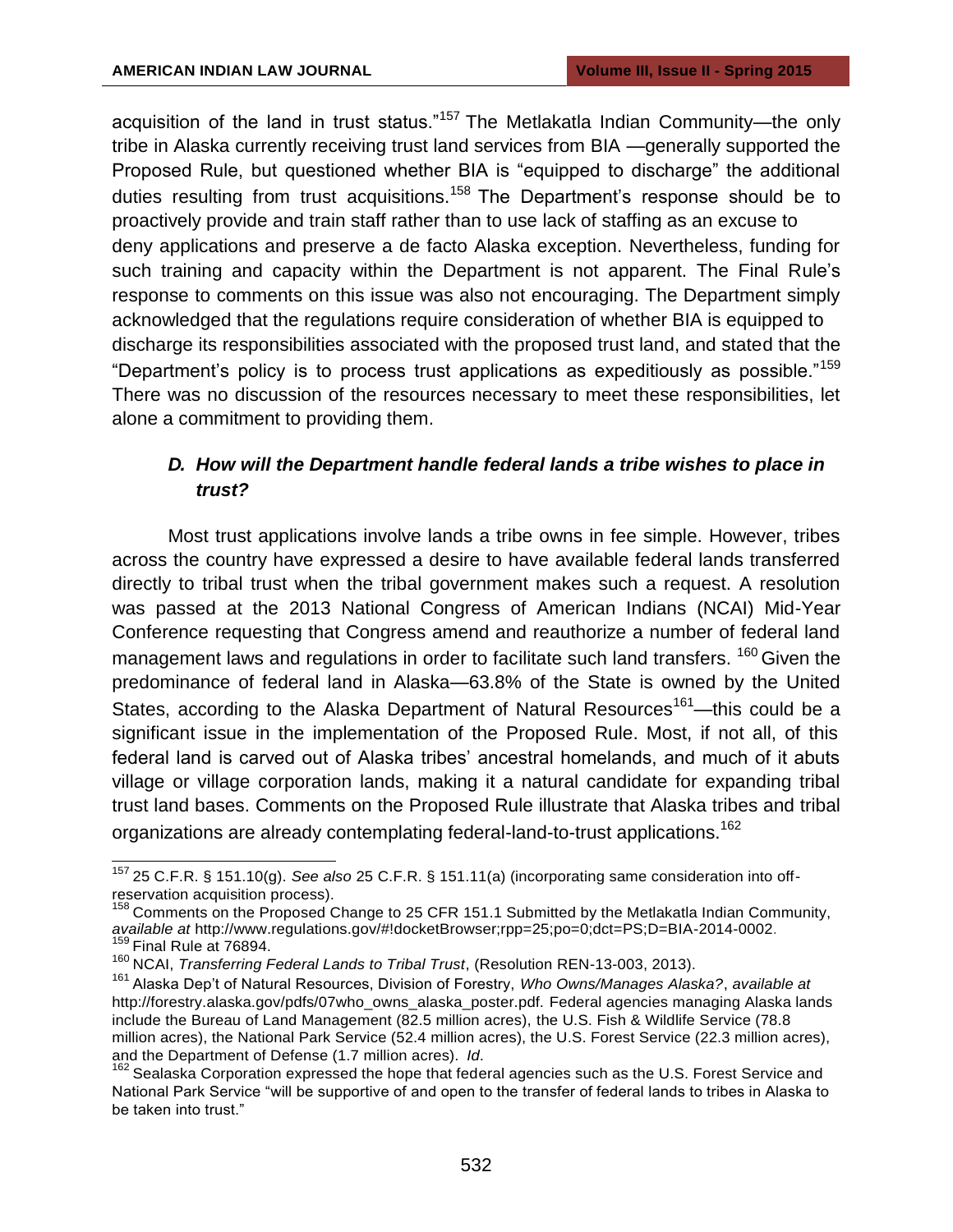Tribes can acquire federal land through exchanges, legislation, the administrative process for disposal of "excess" or "surplus" lands, or other means. Tribes and tribal organizations have the right to acquire federal excess and surplus properties under the Indian Self-Determination and Education Assistance Act (ISDEAA).<sup>163</sup> In the ISDEAA, tribes step into the shoes of the BIA and the Indian Health Service to provide services to their citizens that the agencies would otherwise have been obligated to provide.<sup>164</sup> Therefore, it makes sense that the same statute effectively affords tribes the status of a Federal agency for the purpose of acquiring federal property, placing tribes in a priority position over non-federal parties. Once the tribe identifies the available property, it submits a request to the Secretary of the Interior describing how the property is appropriate for a purpose authorized by its ISDEAA agreement.<sup>165</sup> These purposes are quite broad, ranging from natural resource management to government capacity building, and are largely determined by the tribe itself, so this requirement should be easily met. The Secretary then requests the property from the holding agency, specifying that the request is on behalf of an Indian tribe pursuant to the ISDEAA, and requesting a waiver of any fees in accordance with applicable regulations.<sup>166</sup>

If the tribe requests that the acquired land be held in trust by the United States, the Secretary must "expeditiously" process the request "in accord with applicable Federal law and regulations." $167$  Thus, the Part 151 process must be followed. But because the land effectively never loses its federal character, a strong policy case can be made that the Part 151 review should be streamlined.<sup>168</sup> The principal objections that state and local authorities raise to trust acquisitions—removal of the property from tax rolls and loss of jurisdiction—do not apply because the land never loses its federal ownership status.<sup>169</sup> Now that the Final Rule has been promulgated, Alaska tribes may wish to advocate for a fast-track federal-land-into-trust process, either as part of revised regulations or simply as part of the implementation policy of the current regulations.

#### *E. Will the Carcieri decision affect land-into-trust applications in Alaska?*

 $6^{6}$  25 C.F.R. § 900.104(b)–(e).

<sup>163</sup>25 U.S.C. § 450j(f); *id*. § 458ff(c). *See also* 25 C.F.R. §§ 900.95–.101 (BIA and Indian Health Service property); *id*. §§ 900.102–.106 (other federal agencies' property). For a description of this process under the ISDEAA and a Defense Department statute, see Geoffrey D. Strommer & Craig A. Jacobsen, *Indian Tribes and the Base Realignment and Closure Act: Recommendations for Future Trust Land Acquisitions*, 75 N. DAK. L. REV. 509 (1999).

Salazar v. Ramah Navajo Chapter, 132 S. Ct. 2181, 2186 (2012).

<sup>&</sup>lt;sup>165</sup> 25 C.F.R. § 900.104(a). Here we focus on the process involving property of federal agencies other than BIA and IHS, as most Alaska acquisitions would likely be from land-management agencies such as the Forest Service, National Park Service, and Bureau of Land Management.

<sup>167</sup>25 C.F.R. § 900.104(c)(2).

<sup>168</sup>*See* Strommer & Jacobsen, *supra* note 163, at 530-32.

<sup>169</sup>*Id*. at 531 (noting that such a transfer "has no net impact on state or local government").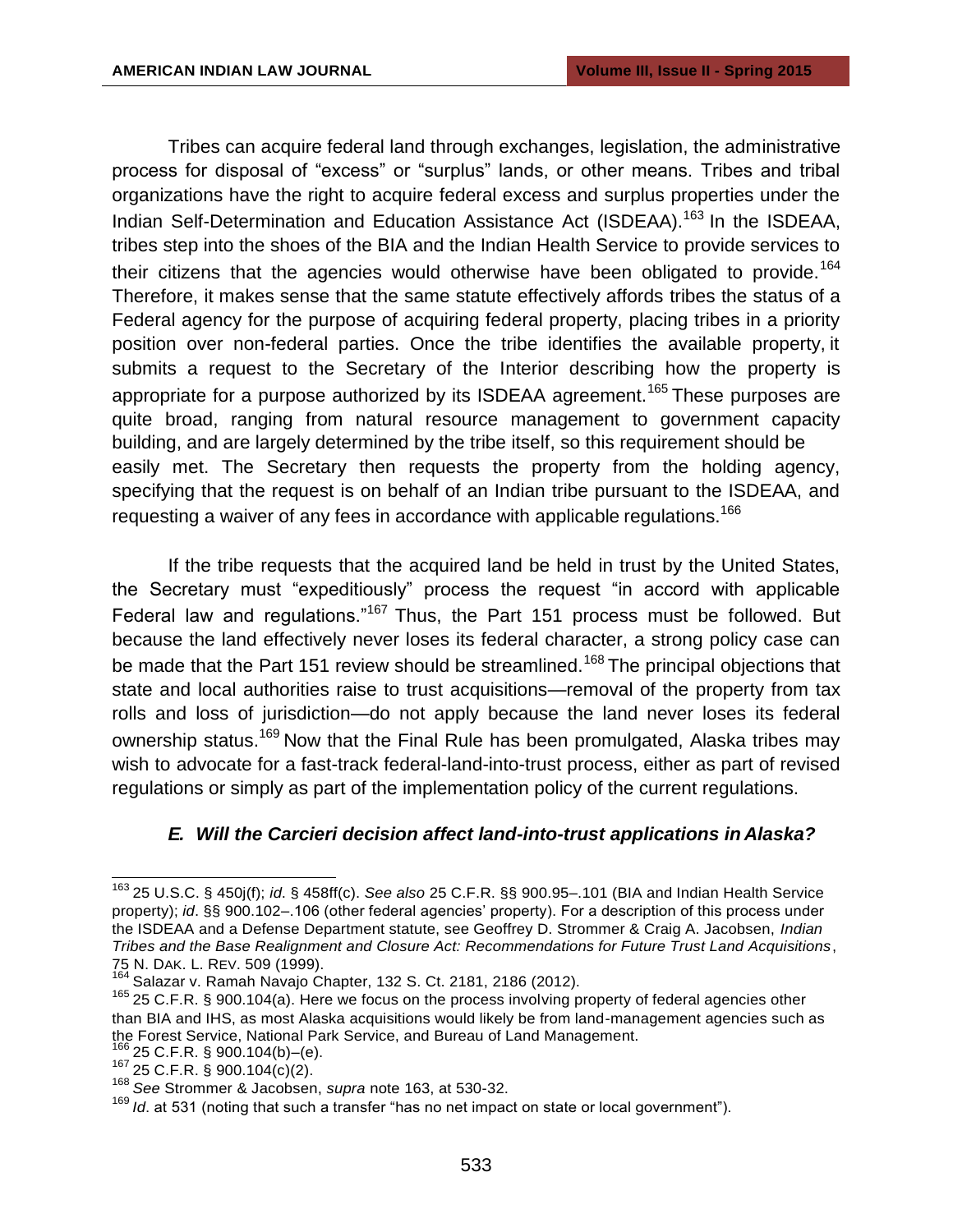As discussed above, the Part 151 regulations implement the statutory authority conferred on the Secretary by Section 5 of the IRA.<sup>170</sup> In *Carcieri*, the Supreme Court ruled that the Secretary can only take land into trust for tribes that were "under federal jurisdiction" on June 8, 1934, when the IRA was enacted.<sup>171</sup> Currently, tribes seeking to have land taken into trust must present a sufficient legal and factual record that shows they were under federal jurisdiction in 1934—and that requirement applies to Alaska tribes under the Final Rule.<sup>172</sup>

It has been argued that "the *Carcieri* decision had no impact in Alaska" because in *Carcieri* the Court interpreted 25 U.S.C. § 465, while the question of trust acquisition authority in Alaska is governed by the 1936 amendment that applied the IRA to Alaska.  $173$  However, that amendment applied both section 465 and section 479, containing the "under federal jurisdiction" language, to Alaska tribes.<sup>174</sup> It seems unlikely that Alaska tribes are exempt from the *Carcieri* decision. Opponents of an Alaska trust application could argue that no Alaska tribes were federally recognized for political purposes in 1934<sup>175</sup> and/or challenge the facts supporting federal jurisdiction in 1934 over an individual tribal applicant.

# *F. What will happen to the ANCSA "land bank" protections during pendency of a trust application?*

Under the so-called land bank provisions, ANCSA lands that are not developed, leased, or sold to third parties enjoy exemptions from property taxes, adverse possession, and judgments under federal bankruptcy or other insolvency and creditors'

 $170$  25 U.S.C. § 465.

<sup>&</sup>lt;sup>171</sup> Carcieri v. Salazar, 555 U.S. 379, 382 (2009). ). The Court decision turned on interpretation of 25 U.S.C. § 479, which defines "Indian" to "include all persons of Indian descent who are members of any recognized Indian tribe now under Federal jurisdiction." The Court read the term "now" to mean at the time of the IRA's enactment in 1934, not the date when the land would be taken into trust. *Id*.

<sup>&</sup>lt;sup>172</sup> See Dep't of the Interior, Acquisition of Title to Land Held in Fee or Restricted Fee Status (Fee-to-Trust Handbook) (Version III, June 16, 2014) (advising tribes to submit with application "information in support of the tribal applicant being 'under Federal jurisdiction' in 1934"). The Final Rule does not mention *Carcieri* at all.

<sup>173</sup>Alaska Federation of Natives, Analysis of Decision in *Akiachak Native Community v. Salazar* at 8-9, *available at* 

[http://www.nativefederation.org/?s=Analysis+of+Decision+in+Akiachak+Native+Community+v.+Salazar.](http://www.nativefederation.org/?s=Analysis%2Bof%2BDecision%2Bin%2BAkiachak%2BNative%2BCommunity%2Bv.%2BSalazar) <sup>174</sup>*See* 25 U.S.C. § 473a ("Sections . . . 465 . . . and 479 of this title shall after May 1, 1936, apply to the Territory of Alaska").

<sup>&</sup>lt;sup>175</sup> Donald Craig Mitchell, Alaska v. Native Village of Venetie: *Statutory Construction or Judicial Usurpation? Why History Counts*, 14 ALASKA L. REV. 353, 362 (1997). Mr. Mitchell argues that there are no federally recognized tribes, for political purposes, in Alaska, and that the Assistant Secretary of the Interior for Indian Affairs acted unlawfully in recognizing Alaska tribes in 1993 and subsequently.